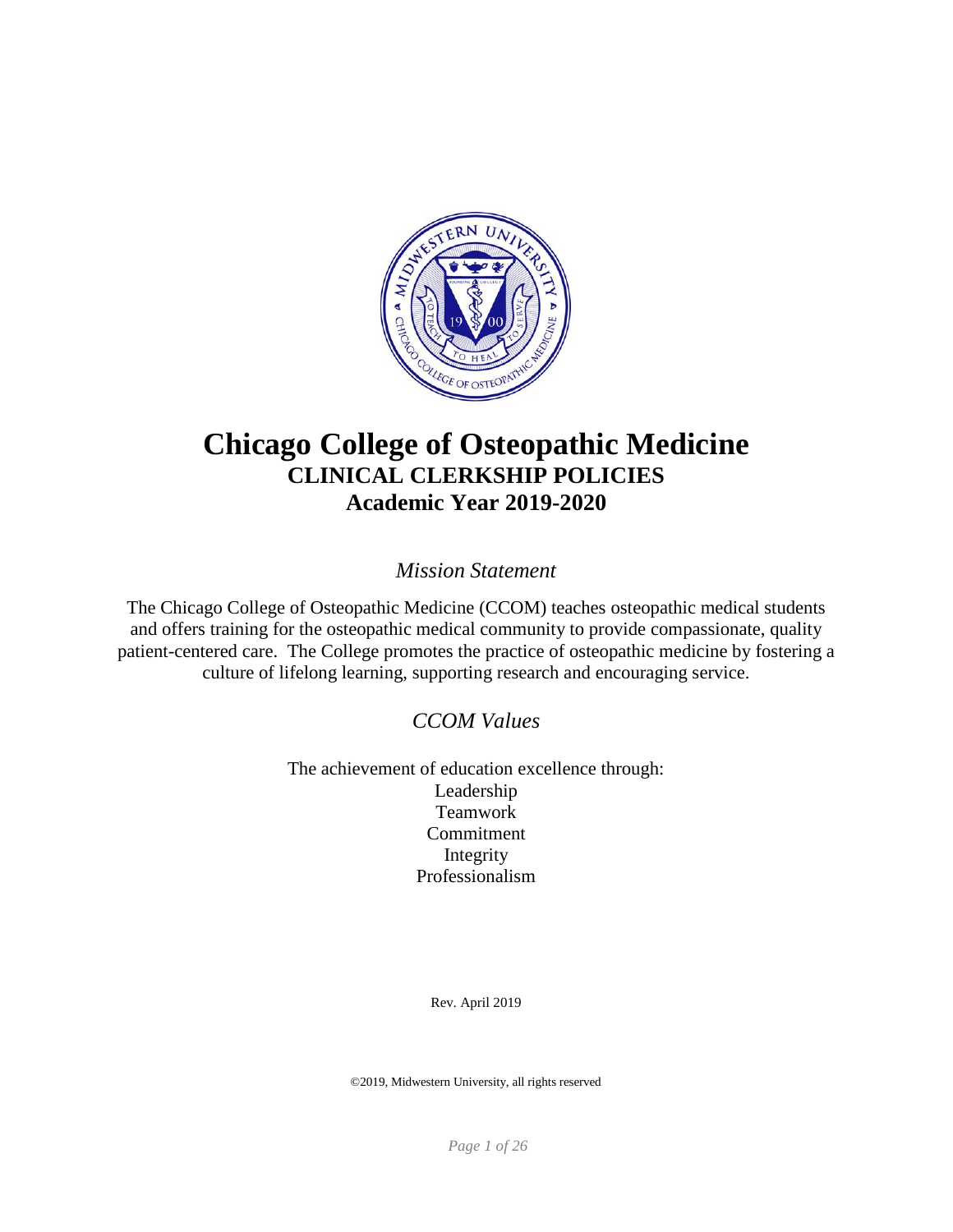## **OSTEOPATHIC OATH**

I do hereby affirm my loyalty to the profession I am about to enter. I will be mindful always of my great responsibility to preserve the health and the life of my patients, to retain their confidence and respect both as a physician and a friend who will guard their secrets with scrupulous honor and fidelity, to perform faithfully my professional duties, to employ only those recognized methods of treatment consistent with good judgment and with my skill and ability, keeping in mind always nature's laws and the body's inherent capacity for recovery.

I will be ever vigilant in aiding in the general welfare of the community, sustaining its laws and institutions, not engaging in those practices which will in any way bring shame or discredit upon myself or my profession. I will give no drugs for deadly purposes to any person, though it may be asked of me.

I will endeavor to work in accord with my colleagues in a spirit of progressive cooperation and never by word or by act cast imputations upon them or their rightful practices.

I will look with respect and esteem upon all those who have taught me my art. To my college I will be loyal and strive always for its best interests and for the interests of the students who will come after me. I will be ever alert to further the application of basic biologic truths to the healing arts and to develop the principles of osteopathy which were first enunciated by Andrew Taylor Still.

> *Developed in 1938 by a committee formed by the Associated Colleges of Osteopathy headed by Frank E. MacCracken, DO. In 1954, some amendments were adopted to create the current text.*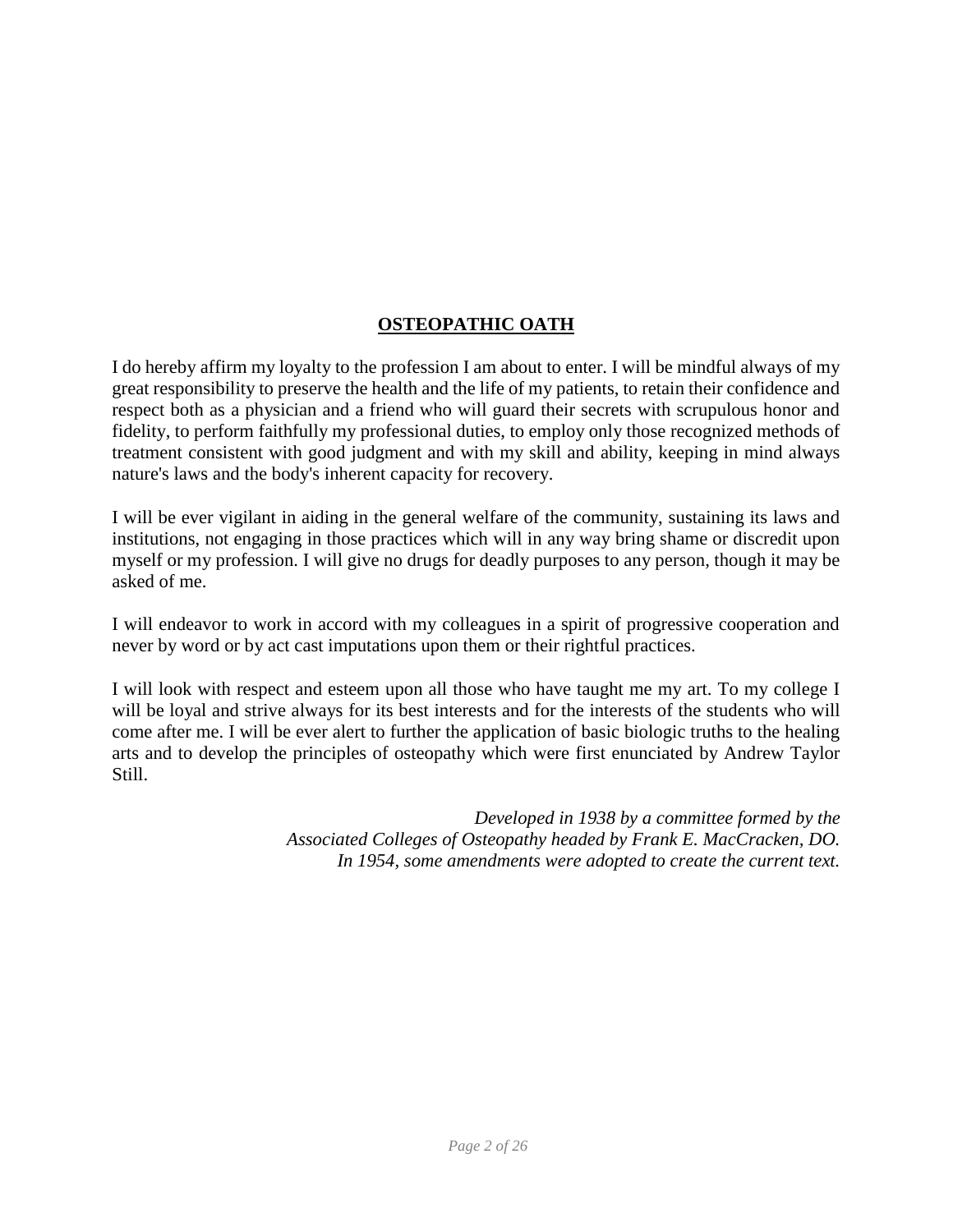## **TABLE OF CONTENTS**

|                                                  | 4  |
|--------------------------------------------------|----|
|                                                  | 5  |
|                                                  | 5  |
|                                                  | 6  |
|                                                  | 8  |
|                                                  | 9  |
|                                                  | 9  |
|                                                  | 10 |
|                                                  | 10 |
|                                                  | 13 |
|                                                  | 13 |
|                                                  | 15 |
|                                                  | 15 |
| Student Evaluation of the Preceptor and Rotation | 15 |
|                                                  | 16 |
|                                                  | 16 |
|                                                  | 16 |
|                                                  | 16 |
|                                                  | 16 |
|                                                  | 18 |
|                                                  | 18 |
|                                                  | 18 |
|                                                  | 19 |
|                                                  | 19 |
| Medical Student Performance Evaluations (MSPE)   | 19 |
|                                                  | 19 |
|                                                  | 20 |
|                                                  | 20 |
|                                                  | 20 |
|                                                  | 20 |
|                                                  | 21 |
|                                                  | 26 |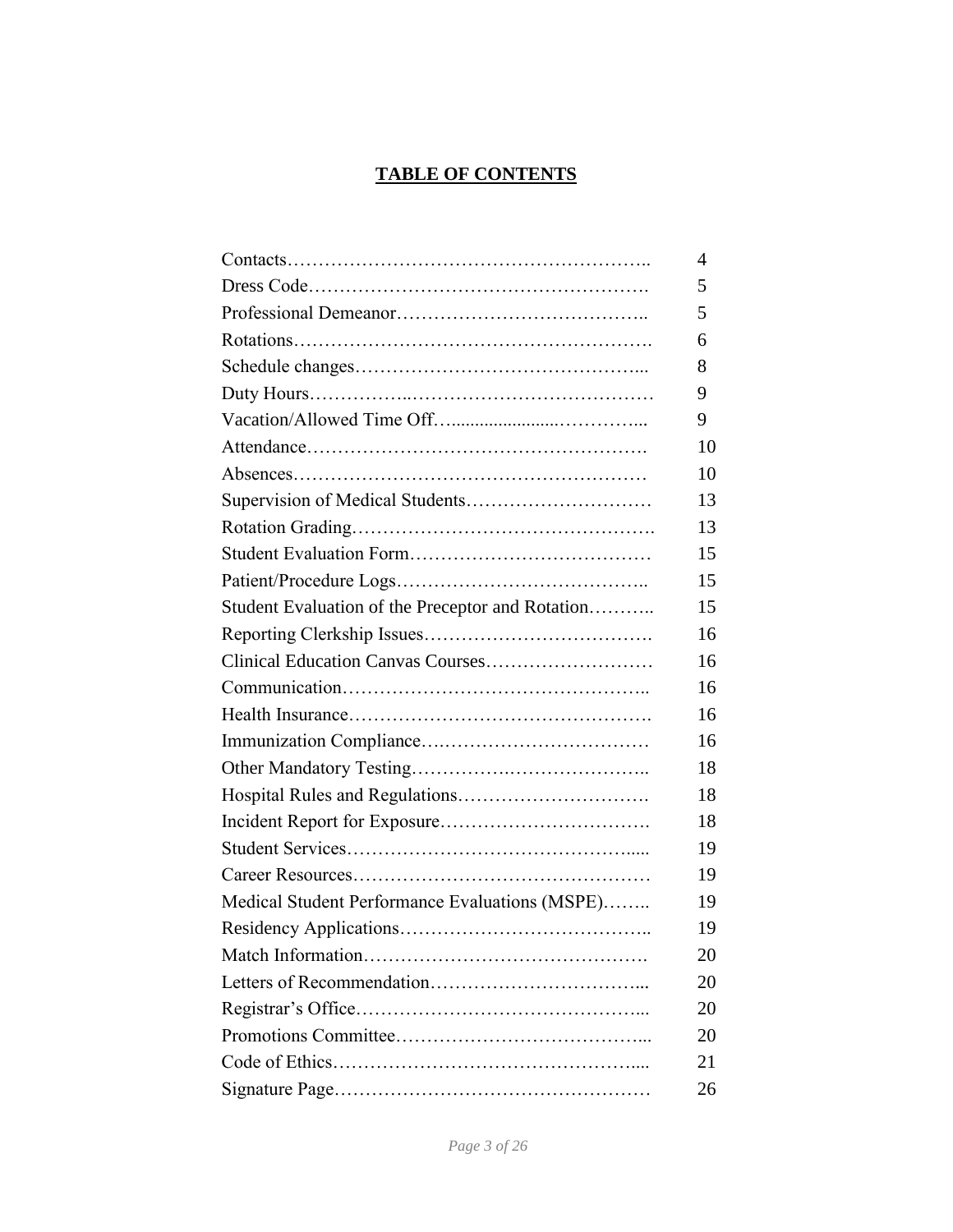#### **Department of Clinical Education**

Chicago College of Osteopathic Medicine Midwestern University Science Hall Suites 302 & 339A 555 31<sup>st</sup> Street Downers Grove, Illinois 60515

### Associate Dean of Clinical Education – TBD Department of Clinical Education Support Manager – Lisa Szymanski, MOL

| <b>Title</b>                                                    | <b>Contact</b>      | <b>Email</b>          | <b>Phone</b> | Fax          |
|-----------------------------------------------------------------|---------------------|-----------------------|--------------|--------------|
|                                                                 |                     |                       |              |              |
| <b>Administrative Assistant</b>                                 | Mr. Brandon Beard   | bbeard@midwestern.edu | 630-515-7433 | 630-515-6314 |
| Data Coordinator                                                | Ms. Michelle Sloan  | msloan@midwestern.edu | 630-515-6313 | 630-515-6314 |
| Electives Coordinator: Last names A through L                   | Ms. Lisa Fogarty    | lfogar@midwestern.edu | 630-515-6048 | 630-515-6314 |
| Electives Coordinator: Last names M through Z                   | Ms. Kathy Hesser    | khesse@midwestern.edu | 630-515-6312 | 630-515-6314 |
| <b>Emergency Medicine Program Assistant</b>                     | Ms. Roberta Flot    | rflotx@midwestern.edu | 630-515-7482 | 630-515-6314 |
| <b>Family Medicine Coordinator</b>                              | Ms. Helen Chong     | hchong@midwestern.edu | 630-515-7267 | 630-515-6314 |
| <b>Internal Medicine Coordinator</b>                            | Ms. Kelly Zajac     | kzając@midwestern.edu | 630-515-7438 | 630-515-6314 |
| Obstetrics & Gynecology Coordinator                             | Ms. Tina Valderrama | cvalde@midwestern.edu | 630-515-7488 | 630-515-6314 |
| Osteopathic Manipulative Medicine Coordinator                   | Mr. Greg Pytlak     | gpytla@midwestern.edu | 630-515-6039 | 630-515-6949 |
| <b>OSCE</b> and Lab Coordinator                                 | Ms. Barbara Jackson | bjacks@midwestern.edu | 630-515-7480 | 630-515-6314 |
| <b>Pediatrics Coordinator</b>                                   | Ms. Tina Valderrama | cvalde@midwestern.edu | 630-515-7488 | 630-515-6314 |
| <b>Psychiatry Coordinator</b>                                   | Ms. Lenora Collier  | lcolli@midwestern.edu | 630-515-7487 | 630-515-6314 |
| <b>Selective Coordinator</b>                                    | Ms. Lenora Collier  | lcolli@midwestern.edu | 630-515-7487 | 630-515-6314 |
| <b>Surgery Coordinator</b>                                      | Ms. Beth Gabryszak  | bgabry@midwestern.edu | 630-515-7429 | 630-515-6314 |
|                                                                 |                     |                       |              |              |
| Emergency Helpline for use after business hours and on weekends |                     |                       | 630-515-7480 |              |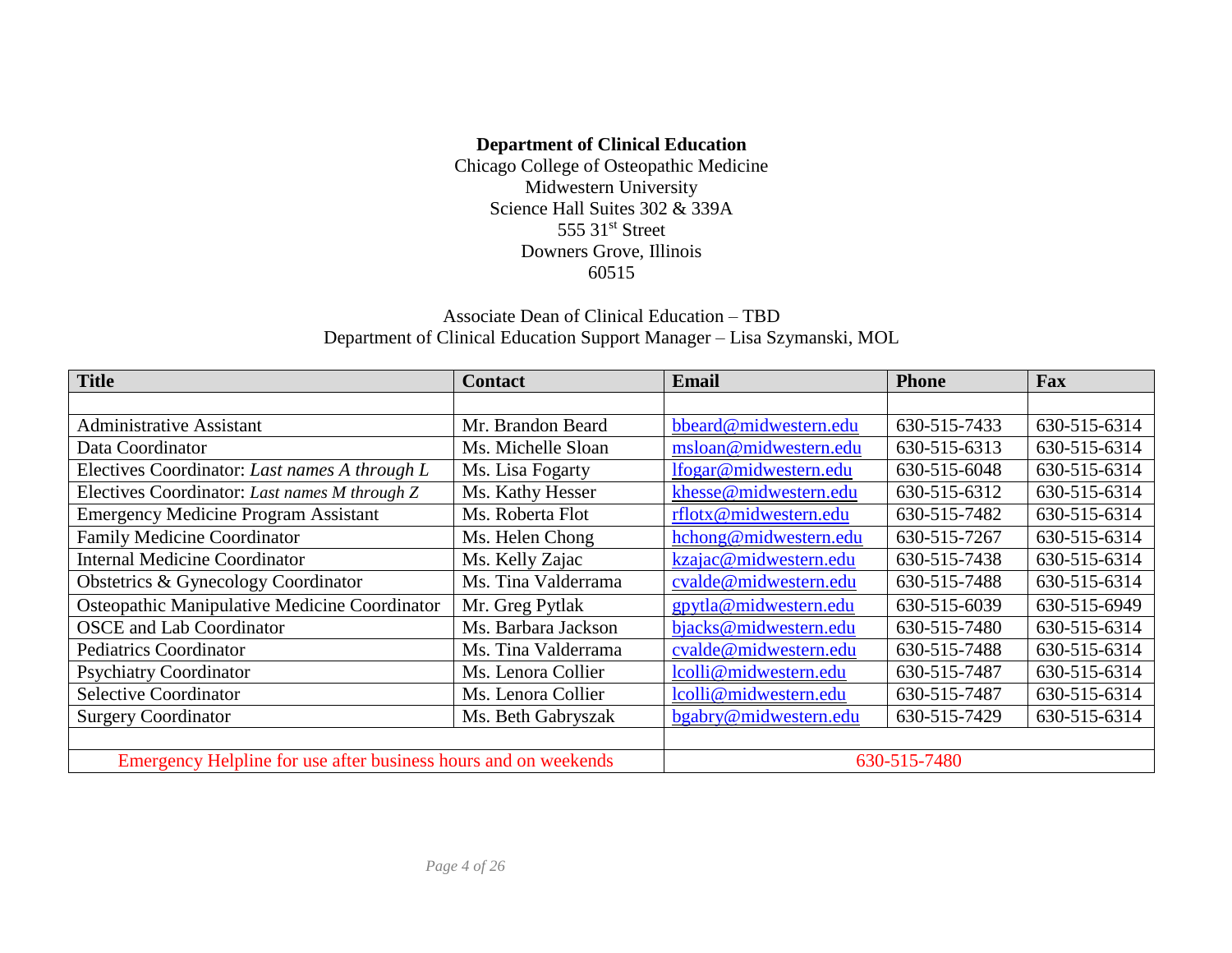## **I. DRESS CODE**

## A. **Rotations**

- 1. Clean, professional white lab coats that clearly identify that students are from MWU/CCOM and distinguishes them from physicians and other health care professionals must be worn by students when with a patient and/or on rotation, unless other dress is specified by the department or service (i.e., scrubs in surgery or obstetrics).
- 2. Students must dress in a professional manner and maintain a well-groomed appearance.
	- a. Males are expected to wear a professional shirt, and slacks.
	- b. Females are expected to wear either a professional dress, knee length or longer skirt, or slacks with an appropriate professional top. Leggings should not be worn unless covered to mid-thigh.
	- c. Hair is to be neat, clean, and properly maintained and must remain in a color naturally appearing in humans.
	- d. Close-toes dress shoes with socks/nylons are required.
	- e. Fragrances, T-shirts, sweat shirts, sleeveless shirts, halter tops, backless tops midriff tops, jeans, fatigues, shorts, short skirts, short dresses, open-toed shoes, sandals, sneakers, visible body piercings (*other than in ears*), and visible tattoos are **NOT ACCEPTABLE**.
	- f. Jewelry should remain at a minimum and not interfere with patient care.
	- g. In general, fingernails should be neat, clean, trimmed, and follow individual hospital policies.
	- h. The photo identification badges issued (MWU/CCOM and hospital), must be worn so that they are visible to anyone approaching.
- 3. Scrubs should only be worn in appropriately designated areas of the medical center, such as the OR, ER, ICU or labor and delivery unit. They should not be worn on the general medical floor unless specified as appropriate by the department/service and should not be worn in the cafeteria (except in an emergency and only if a white coat covers the scrubs). Scrubs must never be worn outside of the hospital or to another facility, including Midwestern University.

#### B. **Lectures and/or Hospital meetings**

If a student is in a facility participating in patient care, no matter how briefly, he or she must comply with the rotation's dress code listed above.

*Failure to observe these dress code policies may result in the student being asked to leave the premises. Habitual violators are subject to disciplinary action. Individual sites may have dress code requirements that are more stringent than those outlined above.* 

## **II. PROFESSIONAL DEMEANOR**

Behavior in the clinical settings must be respectful and reserved. A breach in professional behavior will result in referral to the Department Chair, or Dean's Office delegate.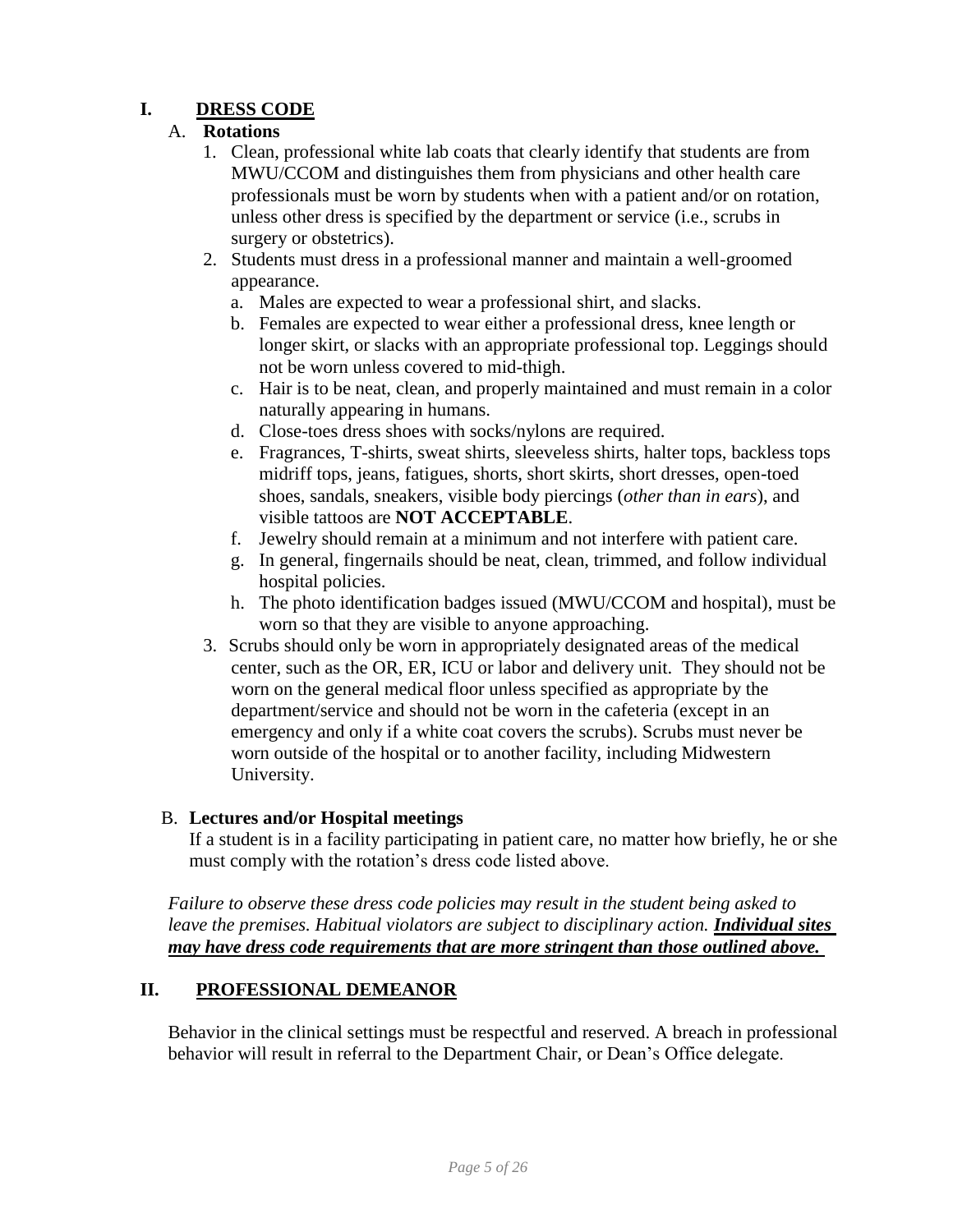## **III. ROTATIONS**

- A. **Core Rotations**
	- **The following are core rotations occurring within our affiliated sites:**
		- a. Emergency Medicine
		- b. Family Medicine
		- c. Internal Medicine
		- d. Obstetrics and Gynecology
		- e. Osteopathic Manipulative Medicine
		- f. Pediatrics
		- g. Psychiatry
		- h. Surgery
	- All core rotations must be done at an approved core affiliated site. Please see the respective rotation syllabus and/or Canvas course for additional details.
	- Requests to perform core rotations outside of MWU/CCOM core affiliate sites:
		- It is the educational policy of MWU/CCOM that all core rotations must be completed at one of the core affiliate sites. Requests for an exception from this requirement must be submitted in writing to the appropriate MWU/CCOM Clinical Coordinator for the Clinical Department Chair's consideration a minimum of 60 days prior to the rotation starting date. Permission will only be granted in exceptional circumstances
		- Students making multiple requests for out-of-system core rotations will be referred to the MWU/CCOM Dean's Office.
	- **Please do not contact any core site directly to schedule or change a core rotation. Always go through your MWU/CCOM clinical coordinator.** Students who contact a core site without prior department approval will not be approved for credit by the Department of Clinical Education and the rotation will be denied.

#### B. **Selective Rotations**

Selective rotations provide OMS 3 students access to specialties/rotation sites which are not always part of the core rotation schedule and that are difficult to obtain in the third year as an elective. Current examples include, neurology, emergency medicine, radiology and research. *Please see the individual Selective rotation syllabus and/or Canvas course for additional details.*

**Please do not contact any core site directly to schedule or change a selective rotation. Always go through the MWU/CCOM Clinical Coordinator.** Students who contact a core site without prior department approval will not be approved for credit by the Department of Clinical Education and the rotation will be denied.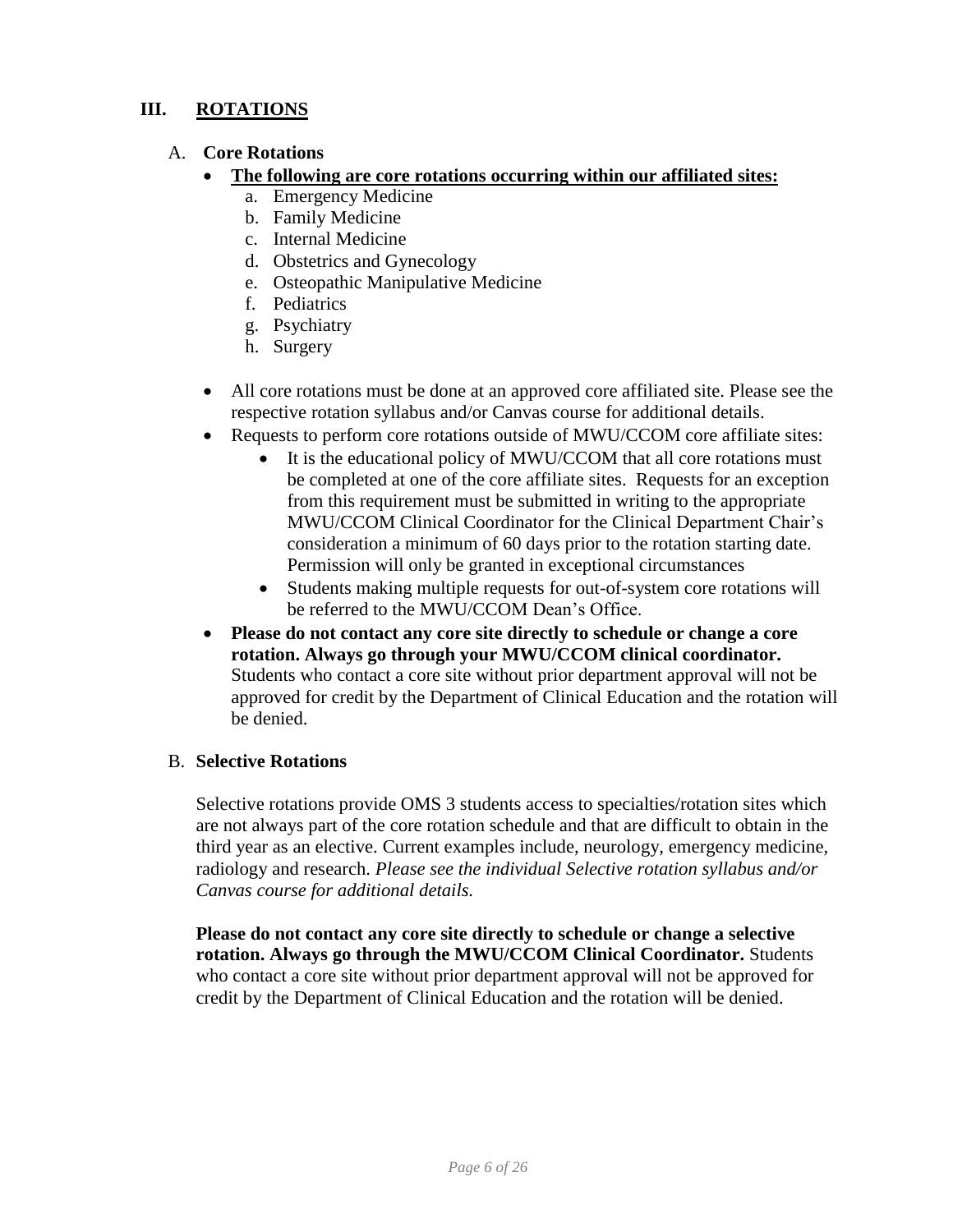## C. **ELECTIVE ROTATIONS**

- Students must complete 24 weeks of elective rotations in order to meet graduation requirements.
- Electives must be scheduled and approved through the Electives Coordinator and the Department of Clinical Education. Due to the amount of time required to process appropriate agreements, elective rotation requests should be submitted a minimum of 90 days prior to the scheduled start of the rotation. Final approval for elective rotations rests with the Associate Dean of Clinical Education. *Please see the Electives rotation syllabus and/or Canvas course for additional details.*
- Students may schedule unlimited elective rotations in any of these five primary areas of practice:
	- General Internal Medicine
	- Family Medicine
	- Pediatrics
	- Obstetrics & Gynecology
	- General Surgery
- Students are permitted to schedule a maximum of 16 weeks of electives in all other specialties. For example: Orthopedic specialty rotations may not exceed a total of 16 elective weeks in the OMS 3 and OMS 4 years.
- Students will be approved for a maximum of 8 weeks of elective time in which they are not directly engaged in patient care throughout their OMS 3 and OMS 4 clinical rotations. Examples of this type of rotation include, but are not limited to, research and asynchronous online electives.
- Students may not rotate with the same preceptor for more than a total of 4 weeks of elective rotation time.
- Students may initiate only one site rotation request for each elective rotation. Multiple requests for the same elective rotation will not be accepted by the Elective Coordinators and may result in the student being assigned to a rotation.
- Students who have not arranged an elective rotation at least 45 days prior to the scheduled start of that rotation will be assigned to an elective rotation site or may be required to take vacation.
- **Please do not contact any core site directly when scheduling an elective rotation. Always go through the appropriate department's MWU/CCOM clinical coordinator.** Students who contact a core site without prior department approval will not be approved for credit by the Department of Clinical Education and the rotation will be denied.

## D. **RESEARCH ELECTIVE**

In order to receive approval for a Research project, students must:

- Successfully complete the approved online Research Module.
- Prepare a 1-2pg NIH style protocol, i.e., significance, aims, protocol, etc.
- Gain approval through your MWU/CCOM Clinical Coordinator and Dr. La Salle
- Have appropriate IRB (Institutional Review Board) approval
- Follow standard research protocol, [http://www.who.int/rpc/research\\_ethics/format\\_rp/en/](http://www.who.int/rpc/research_ethics/format_rp/en/) and not deviate from any portion of what the appropriate IRB (Institutional Review Board) has approved.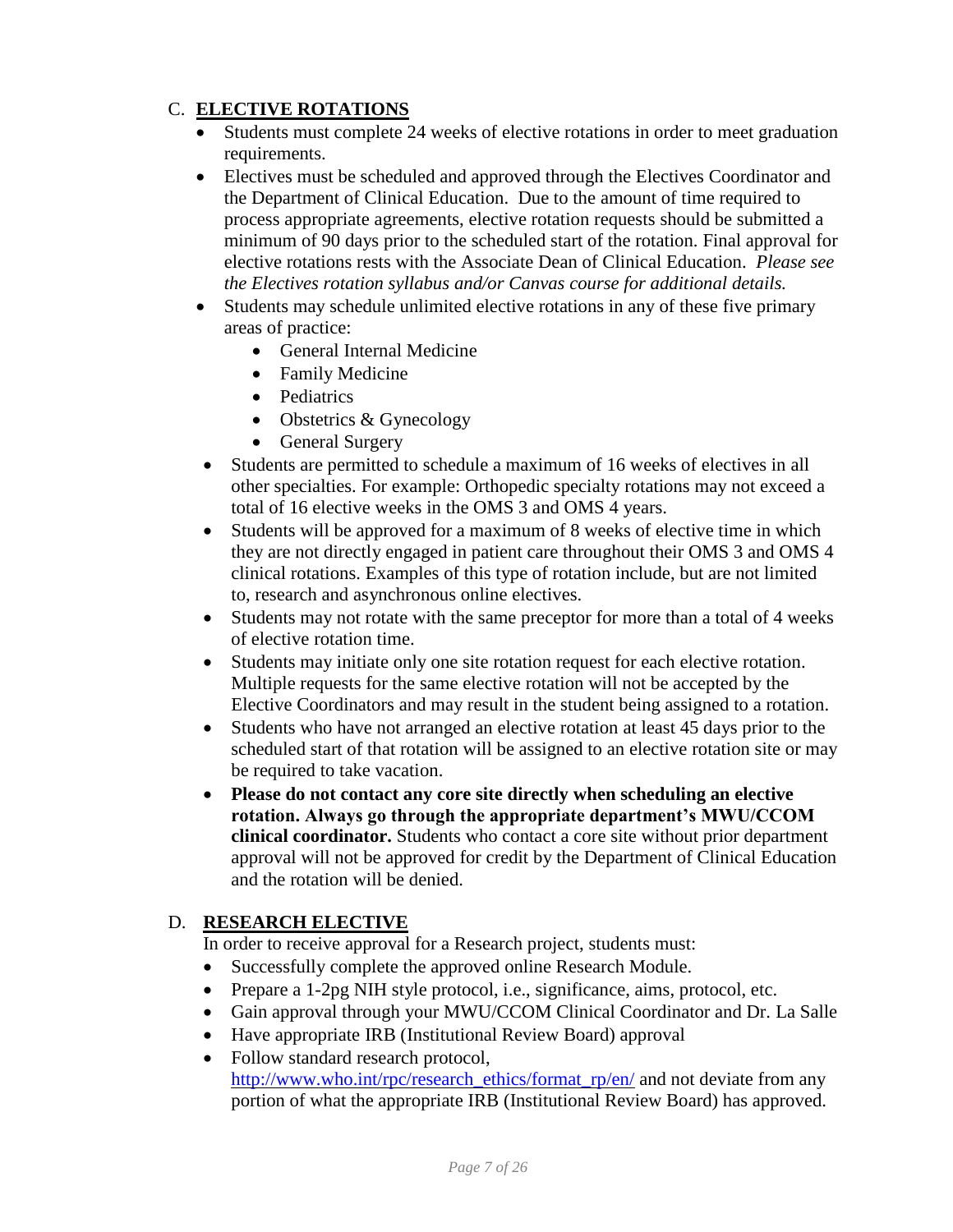## E. **INTERNATIONAL ROTATIONS**

- One four (4) week elective may be used for an international rotation.
- International rotation requests must be submitted at least 90 days before the scheduled start date of the rotation.
- Every international rotation request must be approved by the CCOM Dean and MWU University President.
- International rotation requests in countries with travel warning levels 3 or 4 will not be approved. Information regarding travel warnings are located at [https://travel.state.gov/content/travel/en/traveladvisories/traveladvisories.html/.](https://travel.state.gov/content/travel/en/traveladvisories/traveladvisories.html/)
- Travel insurance is strongly encouraged. A rotation that has previously been approved may be disapproved at any point if conditions in that country change, resulting in an elevated level of travel warning.

## F. **MILITARY ROTATIONS**

- Military students have the opportunity to complete a portion of their clinical rotations at military institutions. Only those military students with active duty orders may complete a **core** rotation at a military site. Elective rotations may be scheduled using the elective request process described above.
- Requests for military rotations must be confirmed and submitted in writing, to the appropriate MWU/CCOM Clinical Coordinator, a minimum of 65 days prior to the start of the rotation.

## **IV. SCHEDULE CHANGES**

## **Block Switch Requests**:

- Block switch requests are completed online using the appropriate form located within the RMS system.
- Requests must be initiated a minimum of 90 days before the scheduled start date of the rotation.
- Requests are reviewed and considered for approval on case by case basis and will only be approved in exceptional circumstances. Documentation showing proof of necessity is mandatory and should be submitted with all block change requests. Once all documentation is received, the request will be presented to the involved departments for review.
- Students contacting the department directly, without following the above process, will be re-directed to the online form.
- Please note that core site availability may impact the approval process as well as site placement for any rotations that have been changed.

## **Requests to Switch Sites:**

- Students who wish to change the site of their core rotation may do so through a body-for-body switch with a classmate.
	- o Exchanged core rotations must be of the same specialty and subtype: (Family medicine for family medicine; General internal medicine for general internal medicine; Subspecialty medicine for subspecialty medicine, etc.)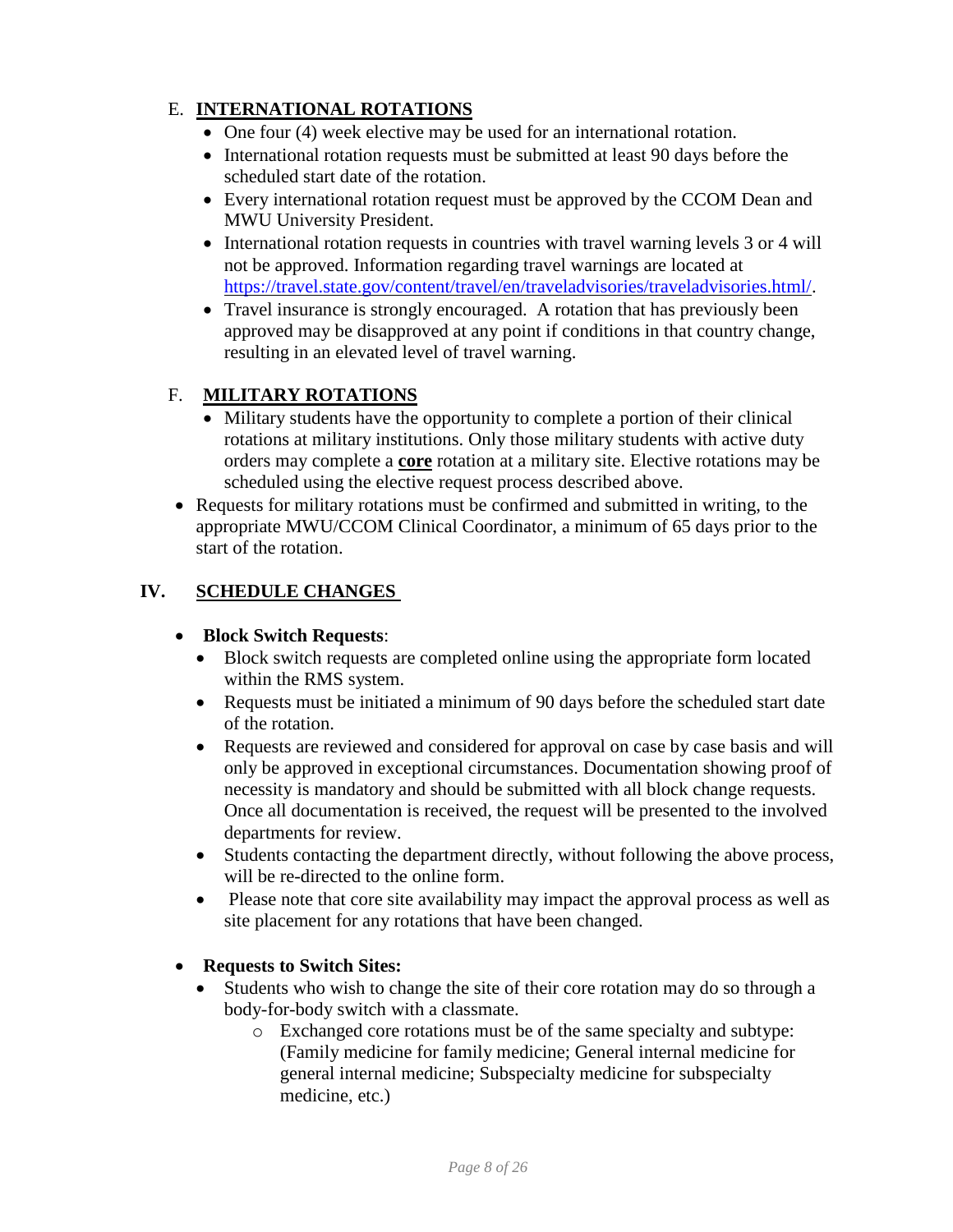- o Family medicine rotations are 8 weeks in length and cannot be divided into 4 week groupings to swap part of the rotation
- o Selective rotations may be exchanged independent of specialty
- Rotations to be exchanged must be occurring within the same rotation block/time frame
- Both students involved in the switch must independently submit an email to the appropriate MWU/CCOM Clinical Coordinator, this email should include:
	- o Your assigned rotation site and the dates of the rotation
	- o The name of the other student requesting this exchange
	- o The site where they are assigned to rotate
- Requests to switch rotation sites must be received a minimum of 90 days prior to the scheduled first day of the rotation involved in the request
- Exchanges are subject to approval by the rotation sites.
- Exchanges are not official until both students receive email approval of the exchange from the rotations coordinator
- **In order to respect the privacy of our students, the clinical education department or coordinators will not provide schedules or lists of students at given rotation sites**

## **V. DUTY HOURS**

Medicine is not a field that follows a 9-5 schedule. Patients require care 24 hours a day and on weekends and holidays. The following considerations apply to MWU/CCOM students while on clinical rotations*:*

- Duty hours will vary depending on the specialty and the location
	- Varying start and end times
	- Weekends and holidays may be scheduled "on duty"
- While there are no regulations for student duty hours, MWU/CCOM recommends that preceptors to follow AOA Working Hour Guidelines for Residents. These guidelines include:
	- Maximum of 80 hours on duty per week
	- Duty requirements should not exceed 24 hours on-call (sign over of patient care is NOT included in this time limit)
	- Students should have a minimum of 12 hours off duty following a 24-hour call.

## **VI. VACATION/ALLOWED TIME OFF**

- Winter break at Midwestern University and CCOM
	- o This occurs during late December and early January each year, commencing at the end of block 7. Duration of this break varies from 2-3 weeks, depending upon the university calendar.
- Vacation
	- $\circ$  During the 3<sup>rd</sup> or 4<sup>th</sup> years, students are allowed to take vacation in two (2) or four (4) week increments during elective blocks for a grand total of 8 weeks.
	- o Students may not schedule more than 4 weeks of vacation in a single quarter.
		- First quarter includes blocks  $1, 2, 3$
		- Second quarter includes blocks  $4, 5, 6$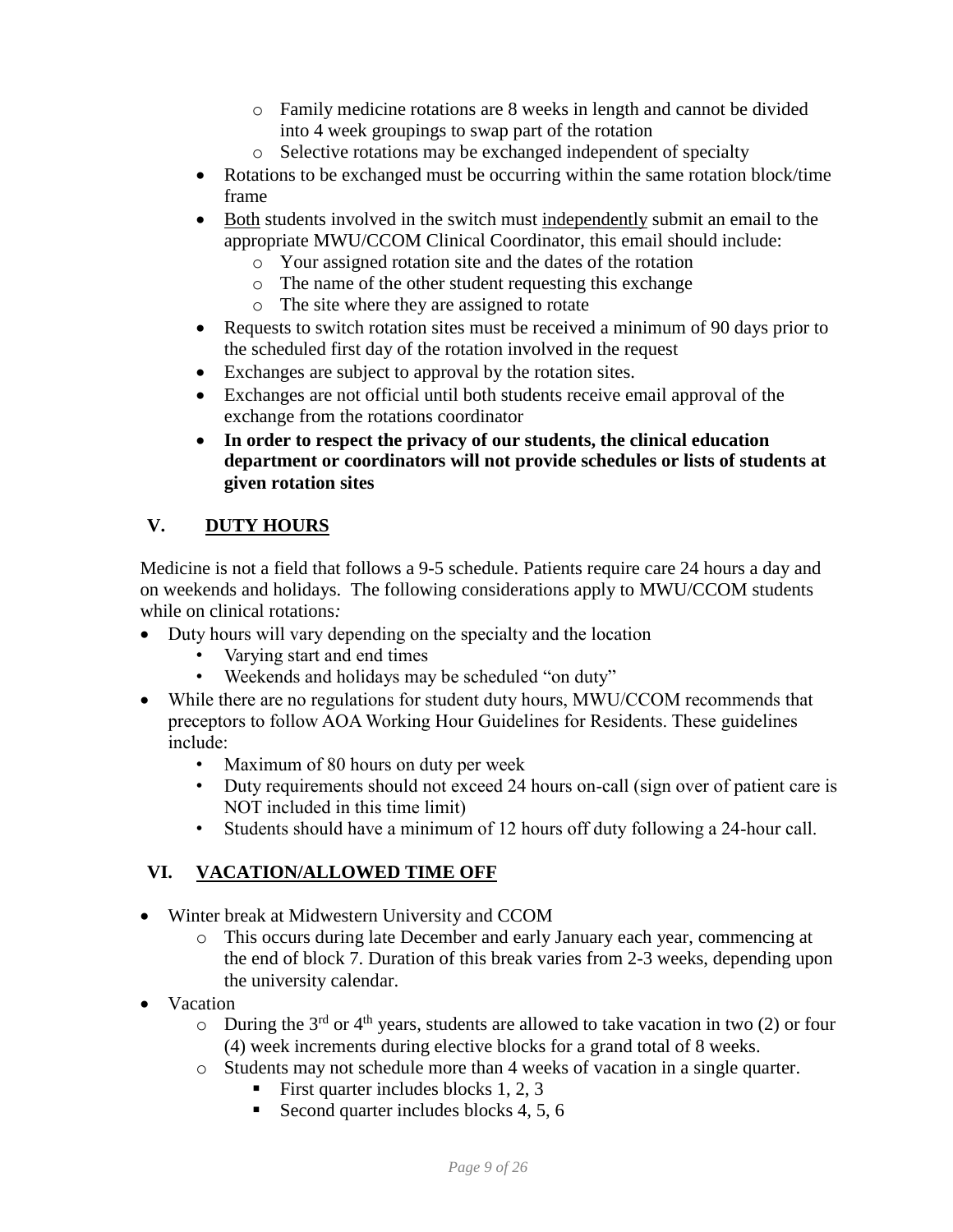- Third quarter includes blocks 7, 8, 9
- Fourth quarter includes blocks 10, 11, 12
- o Students are not scheduled to be on rotations during block 1 of their OMS-4 year to allow adequate time for board study. **Vacation requests will not be granted during first quarter for OMS-4 students.**
- o Students are encouraged to use an elective block as a vacation during the residency interview season (Late September through mid-January) in order to maximize their learning during clinical rotations and accommodate travel to the highest number of residency interviews possible.

## **VII. ATTENDANCE**

#### **EXPECTATION OF 100% ATTENDANCE**

- o The requirements and schedule of each rotation dictate the amount of time students spend on the service. The department faculty, in conjunction with the MWU/CCOM Clinical Coordinator, create a schedule for student learning opportunities. Some rotations require students to remain later into the evening or overnight. Students required to stay overnight are provided with a room in which to sleep.
- o 100% attendance is expected during each rotation for all clinical hours, core lectures and all other required academic activities as defined by the MWU/CCOM Clinical Education Department. Attendance requirement at lectures may vary by department. Please refer to the specific course syllabus for further information.
- o *Any unexcused absence* may result in a **12 percentage point reduction** in the final rotation grade and may result in appearance before the *MWU/CCOM Promotions Committee* .

#### **VIII. ABSENCES**

The MWU/CCOM Clinical Coordinator responsible for the specialty department/elective must be notified of any requests for absence, late arrival or early departure from any rotation activity. This applies to all Core, Selective, and Elective rotations. Any absence not reported to the MWU/CCOM Clinical Coordinator will be considered unexcused.

#### **Requesting an Excused Absence**

- Absence from a rotation is highly discouraged, but if necessary requests must be submitted **30 days prior** to the start date of the rotation. To obtain an excused absence **for any reason**, the following procedures must be followed:
- Submit an email to the MWU/CCOM Clinical Coordinator for the appropriate specialty/elective rotation and explain the reason for the request.
- The MWU/CCOM Clinical Coordinator will inform the student that either:

a) the request is granted with or without makeup time; or b) the request is declined.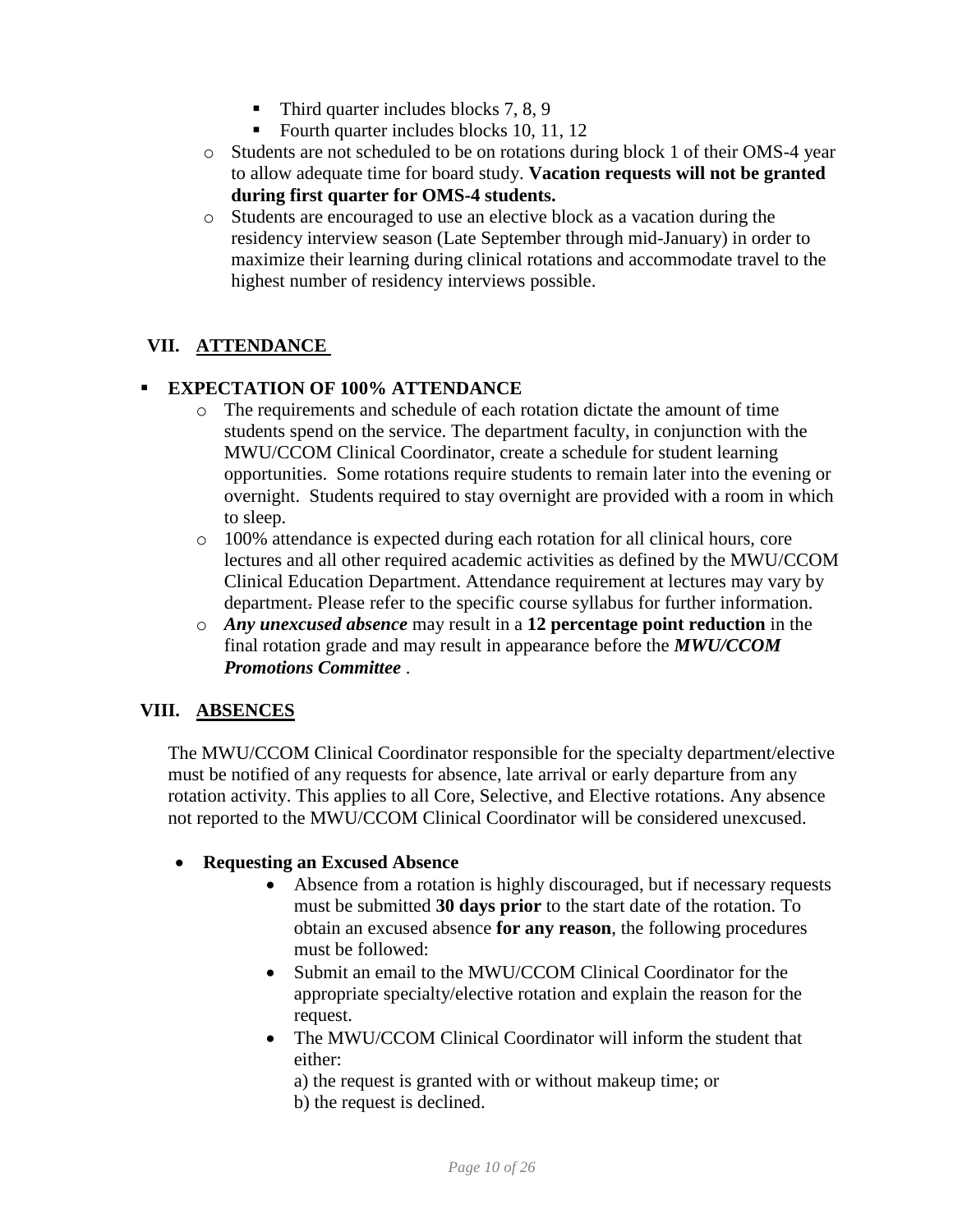- A maximum of 3 days off will be approved during a 4-week rotation. The exception is for residency interviews, in which case a maximum of 5 days will be approved during a 4-week rotation.
- Block 12 of the OMS 4 year is abbreviated to 3 weeks to accommodate graduation. As such, no more than 2 days of excused absences will be approved during this rotation. The process for requesting an excused absence is described above.
- It is highly recommended that you do not purchase airline tickets or book hotel rooms prior to receiving approval from your MWU/CCOM Clinical Coordinator.

## **Types of Excused Absences**

## A. **Personal Requests**:

- Reasons for this type of request include weddings and other major family/life events.
- Requests of this nature will be considered for approval on a case by case basis.

### B. **Conference/Events Requests**:

- Students **may not attend more than 2** medical conferences/advocacy events in a single academic year. An exception to this will be made for the Chair and Vice-Chair of the Student Government Executive Counsel
- Students must be in good academic standing to receive approval to attend
- Students who are presenting research should provide documentation confirming this with their request for absence
- Students representing a committee or serving in a leadership capacity must provide evidence to support this when requesting approval
- Students who are requesting to attend a conference who are not presenting or serving in an official capacity must provide evidence that there is programming directed specifically at students and/or residents (such as a brochure/website description of same) at the conference
- If approved, a maximum of 3 days will be excused for conference attendance. This includes travel time.
- Upon return, all students will be expected to provide proof of attendance to their MWU/CCOM Clinical Coordinator. Such proof includes airline tickets and hotel bills.

## C. **COMLEX Exam Requests**

- All requests for time off to take COMLEX examinations must be submitted 30 days before the start of the rotation and accompanied by proof of the scheduled examination date and location.
- Students will be granted one day off of a scheduled rotation for COMLEX-USA Level 1, and COMLEX-USA Level 2 if they must be scheduled during a rotation.
- Students taking the COMLEX-USA Level 2 PE examination will be granted one day off if taken in Chicago and 3 days if taken in Conshohocken, PA.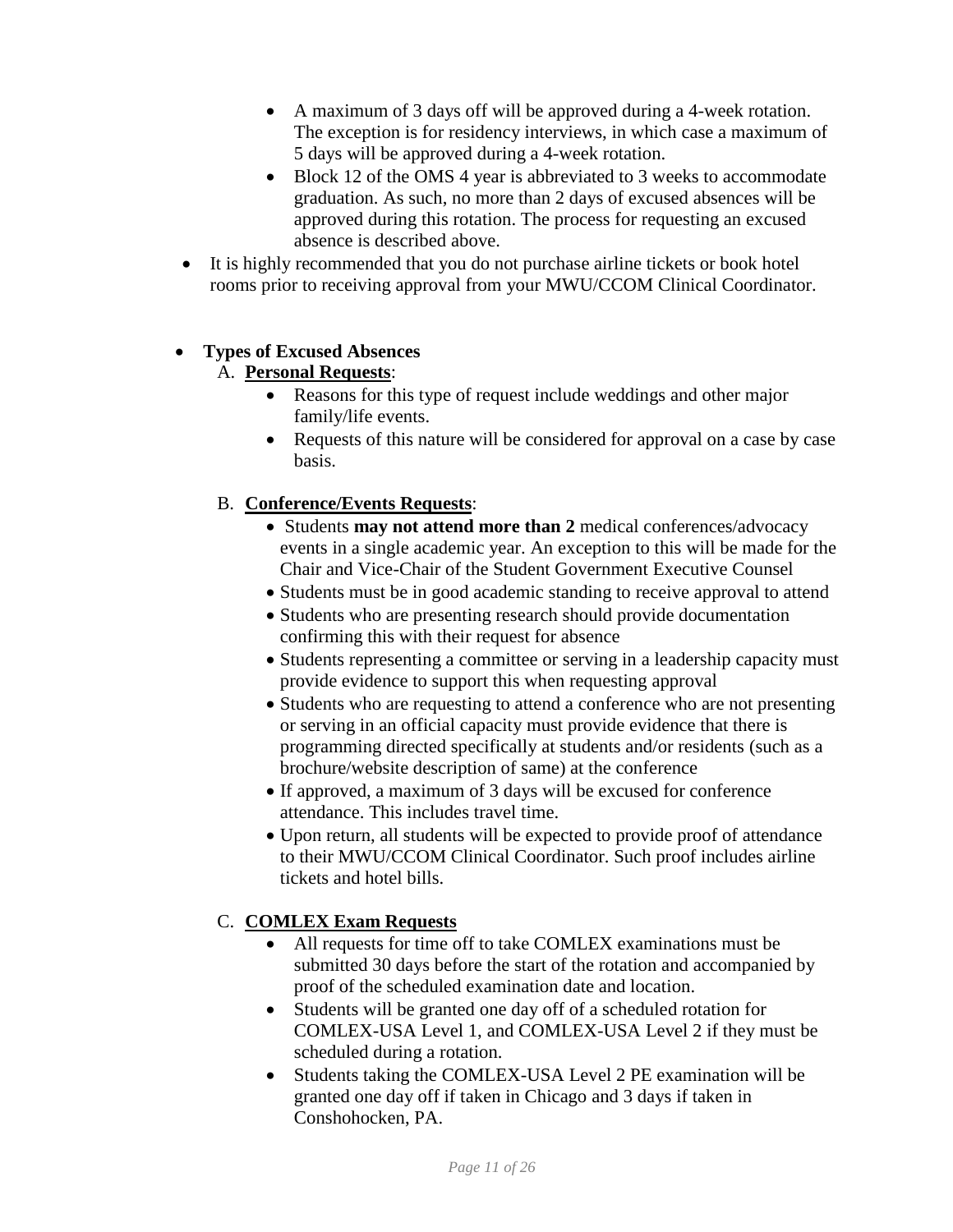Students are encouraged **not** to schedule their exams during the first week of any clinical rotation.

Students must pass COMLEX Level 1 and both portions of COMLEX Level 2, CE and PE, in order to graduate. For additional information regarding eligibility and procedures to take COMLEX, refer to the MWU catalog and the NBOME Web Site.

#### D. **Religious Holidays**

 As with all other requested absences, request must be made a minimum of 30 days in advance of your rotation.

#### E. **Residency Interview Requests**:

- It is recommended that students **do not** schedule interviews on the first day of rotation as this interferes with orientation. Some sites may not allow students to begin a rotation unless the student participates in the site specific orientation.
- Requests should include a copy of the residency interview invitation including the date the invitation was received. If an invitation is received 30 days or more in advance of the start of the rotation, the request must be submitted to the appropriate MWU/CCOM Clinical Coordinator 30 days prior to the start of the rotation. If an invitation is received less than 30 days prior to the start of the rotation, an excused absence may still be requested.
- Students are allowed excused absence(s) for a **maximum of five days** per four-week block for residency interviews**, including travel time**. These five missed days must be requested in advance. Failure to do this will result in an unexcused absence.

#### F. **Absence Due to an Emergency:**

- Students must submit notification of their absence to the appropriate MWU/CCOM Clinical Coordinator, preceptor and rotation site coordinator as soon as they are able to communicate with them.
- If an emergency occurs outside of normal business hours (7:30a-4p M-F) students should call the emergency helpline at 630-515-7480 and someone will respond as soon as the message is received. The student should also contact the appropriate MWU/CCOM Clinical Coordinator, preceptor and rotation site coordinator during the next business day.
- Students may be required to provide documentation of the emergency. Required documentation must be received by the MWU/CCOM Clinical Coordinator within 72 hours of the request

#### **Unexcused Absences**

• An MWU/CCOM Clinical Coordinator will notify the student when they become aware of an absence that was not requested or for which they were not appropriately notified. The absence is considered to be unexcused.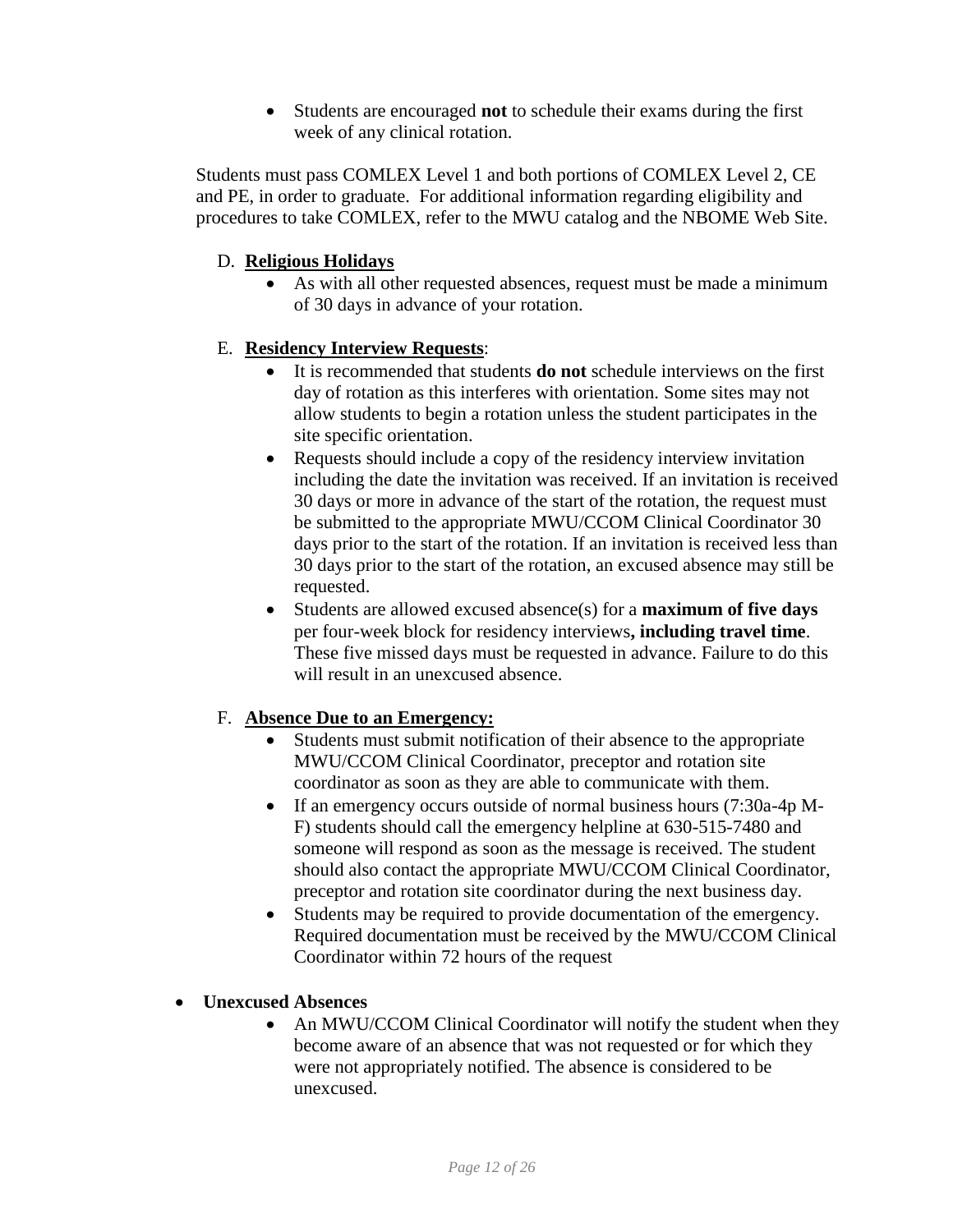- The student has 48 hours to respond to the MWU/CCOM Clinical Coordinator and should submit any evidence which would support extenuating circumstance for the absence. **If the student does not submit such evidence, the absence will remain unexcused.**
- The Department Chair or Chair of Clinical Applications will review evidence presented and will have the final decision as to whether the absence will be considered excused or unexcused.
- **Each day of unexcused absence will result in a 12% reduction in the final rotation grade.**
- **Leave of Absence (LOA)**

A Leave of Absence is typically required if a student is absent from a 4-week rotation for 5 days or more. Requests for leave of absence should be made to the MWU/CCOM Dean's Office.

## **IX. SUPERVISION OF MEDICAL STUDENTS**

- Supervision of medical students will be governed by the Illinois Medical Practice Act or the Medical Practice Act of the state in which the student is rotating.
	- $O$  IL MEDICAL PRACTICE ACT (225 ILCS 60/13) (from Ch. 111, par. 4400-13)
		- Sec. 13. Medical students. Candidates for the degree of doctor of medicine, doctor of osteopathy, or doctor of osteopathic medicine enrolled in a medical or osteopathic college, accredited by the Liaison Committee on Medical Education or the Commission on Osteopathic College Accreditation of the American Osteopathic Association or its successor, may practice under the direct, on-premises supervision of a physician who is licensed to practice medicine in all its branches in Illinois and who is a member of the faculty of an accredited medical or osteopathic college. (Source: P.A. 98-1140, eff. 12-30-14.) [www.ilga.gov](http://www.ilga.gov/)
	- Any licensed physician, as defined above, who is designated as a teacher for MWU/CCOM students is recognized to be a member of the teaching faculty.

## **X. ROTATION GRADING**

#### **The following is general information regarding rotation grading. Students are encouraged to review individual rotation syllabi for full details as to the grading rubric for that rotation.**

 Elective rotation grades are recorded as Pass/Fail and the student must have completed and passed 24 weeks of elective credit to graduate.

- To pass an elective rotation, a student must achieve a passing score on his performance evaluation (completed by preceptor or designee) and must complete any required components as designated by the rotation site.
- Selective rotation grades are recorded as Pass/Fail and the student must have completed and passed 4 weeks of selective credit to graduate.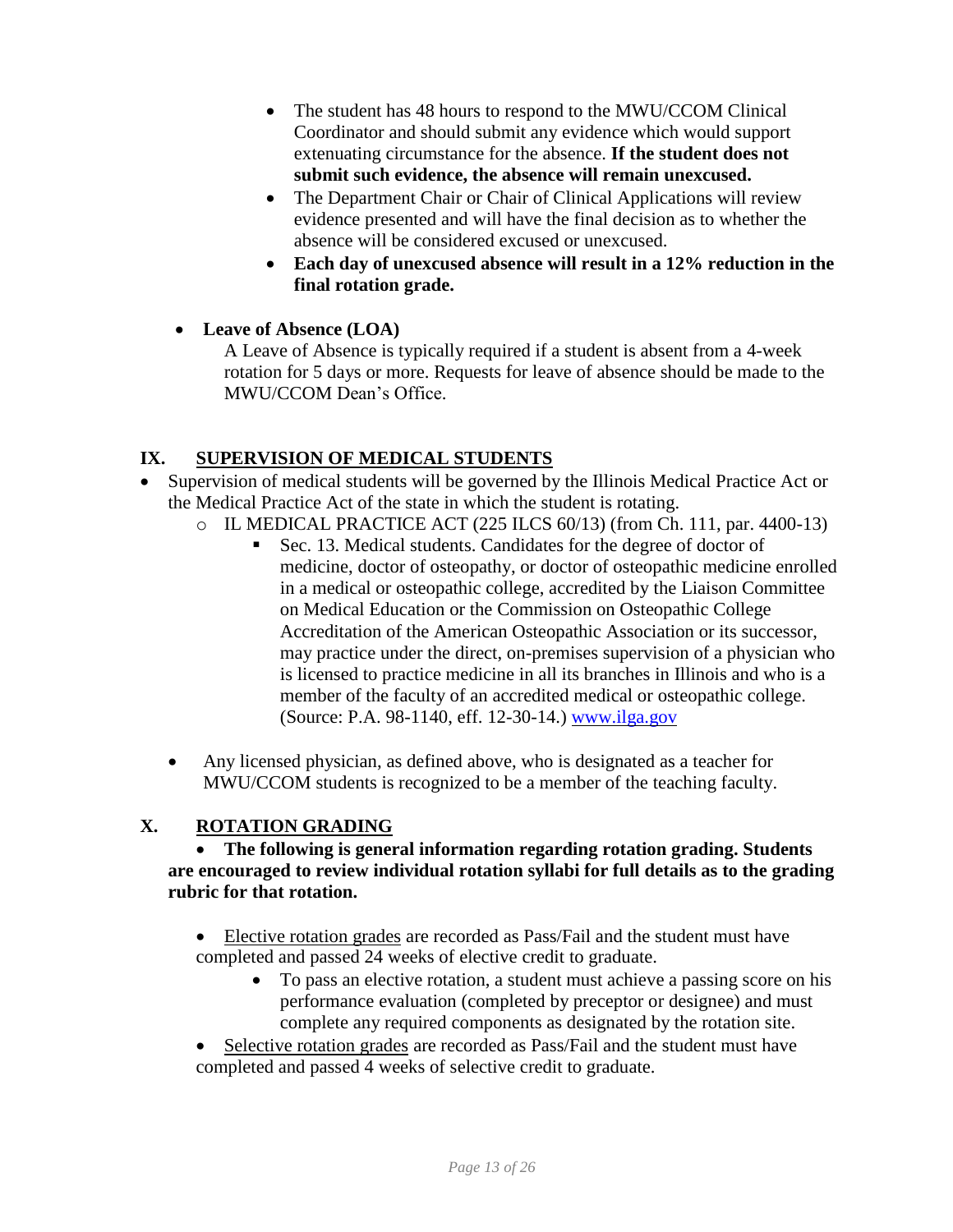- To pass a clinical selective rotation, a student must achieve a passing score on his performance evaluation (completed by preceptor or designee) and must complete any required components as designated by the rotation site.
- To pass a nonclinical selective rotation, such as research, a student must successfully complete all components as listed in the syllabus

 Core rotations receive letter grades. Each Clinical Department has established criteria for evaluating student performance and the criteria is described in the syllabus for the rotation. There are some components, such as the end of rotation exam and student evaluation forms which are consistent across core rotations. These are described below:

- **a. END OF ROTATION EXAM: Comprehensive Osteopathic Medical Achievement Test (COMAT)**
	- i. The NBOME Subject (COMAT) exams are administered at the end of OMSIII core rotations; Family Medicine, Internal Medicine, Obstetrics & Gynecology, Pediatrics, Psychiatry and Surgery as well as the OMS IV Emergency Medicine Rotation.
	- ii. The OMM COMAT will be administered at the end of the OMSIII Selective rotation.
		- a. The COMAT uses an electronic format and consists of 125 multiple choice questions with some images and/or charts. The COMATs are administered in the Testing Center with 2 ½ hours allotted for each exam.
		- b. **Students will not be given time off from their clinical rotations to study for the COMAT** Absence from the rotation the day prior to a COMAT is considered an unexcused absence and therefore subject to the unexcused absence penalties described in Section VIII of this manual.
		- c. Students are expected to demonstrate appropriate respect and professionalism to all exam proctors.
		- d. All students must adhere to all NBOME regulations regarding test administration and exam content confidentiality.
- iii. Students may be required to return to the rotation site or participate in rotation activities after the COMAT.
- iv. Students arriving late for a COMAT will not be granted additional time to take the exam. Students who are ill on the day of a scheduled COMAT must promptly notify the MWU/CCOM Clinical Coordinator prior to the start of the exam. With supporting documentation, the exam will be rescheduled.
- **v.** The NBOME web site; [www.nbome.org/comat](http://www.nbome.org/comat) provides resources to prepare for a COMAT; blueprints, content outlines, assessment objectives and a practice exam for each subject.

Grading Rubric for COMAT exam within the final rotation grade:

- Passing on first attempt:
	- Exam Component = Earned exam score  $x$  55 % of overall grade
- Failing on first attempt results in score of 0 for the exam until the student retests by taking another COMAT in the same specialty. This retest will be scheduled by the Clinical Education Department.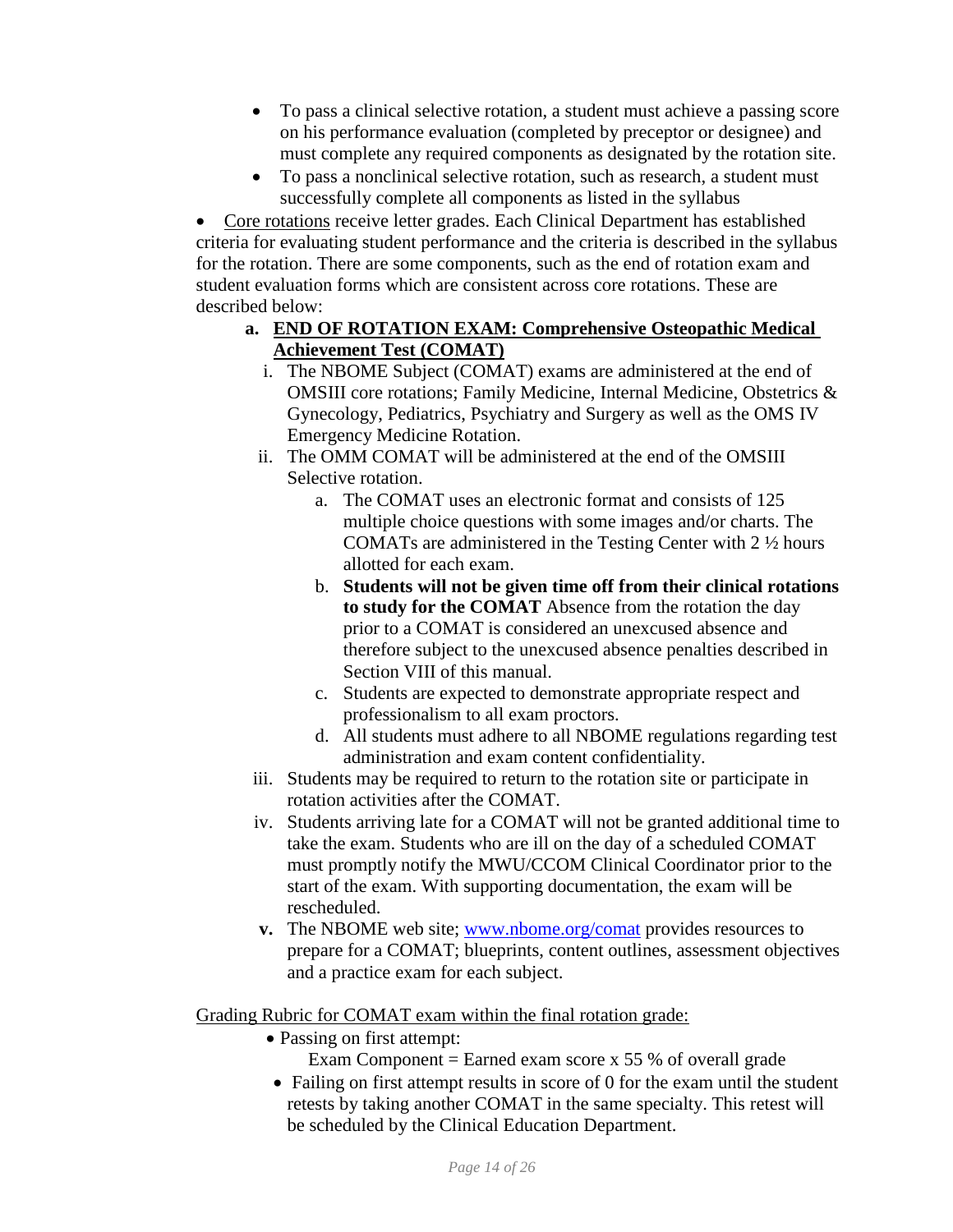- Passing on second attempt: Exam Component  $= 70 \times %$  of overall grade
- Failing on second attempt: Exam Component  $= 0$
- The OMM COMAT is scheduled during the selective rotation to allow students to focus on a single COMAT during a single rotation. This COMAT is not used as part of the overall selective grade.
	- Students must achieve a score of 70% to pass this examination and sit for their COMLEX-USA Level 2-CE examination.
	- Students who do not achieve this score will be scheduled for a remediation COMAT.
	- Students who do not achieve this core on a second attempt at the OMM COMAT will be required to remediate as directed by the OMM department.

## **XI. STUDENT EVALUATION FORM**

The preceptor will complete an electronic and/or written evaluation of the student's performance following each core, selective and elective rotation (with the exception of the Research Selective). The evaluation should be submitted through the Rotation Management System (RMS) or directly to the appropriate MWU/CCOM Clinical Coordinator via fax, scan/email, or mail. All evaluations should be received within 2 weeks from the last day of the rotation and should be completed by an attending physician. The student evaluation form assesses the student's ability to perform common clinical tasks and describes the AACOM competencies which are required for successful completion of these tasks. A sample of the evaluation form is available on Canvas under the Clinical Education course for your review.

## **XII. PATIENT/PROCEDURE LOGS**

On all core rotations, including the EM Selective, students are expected to create logs that document the patients that they are seeing, indicating their diagnoses and any procedures that the students are observing, assisting with or performing. These logs may also be used to indicate procedures that occur in a simulation setting. Logs are due at midnight on the final day of a rotation. **Completion of logs is worth 5% of the overall rotation grade**. Additionally, some departments have minimum case and/or procedure requirements for their rotation. These are indicated in the syllabi for each course.

## **XIII. STUDENT EVALUATION OF THE PRECEPTOR AND ROTATION**

**Students are required to complete online evaluations for each core rotation.** This information is collected through RMS and will remain anonymous to the site and preceptor. The information is used to assess teaching effectiveness and educational quality. Using this data, MWU/CCOM can modify the rotation experience for the enhancement of clinical education. Your final rotation grade will not be released until your evaluation has been submitted.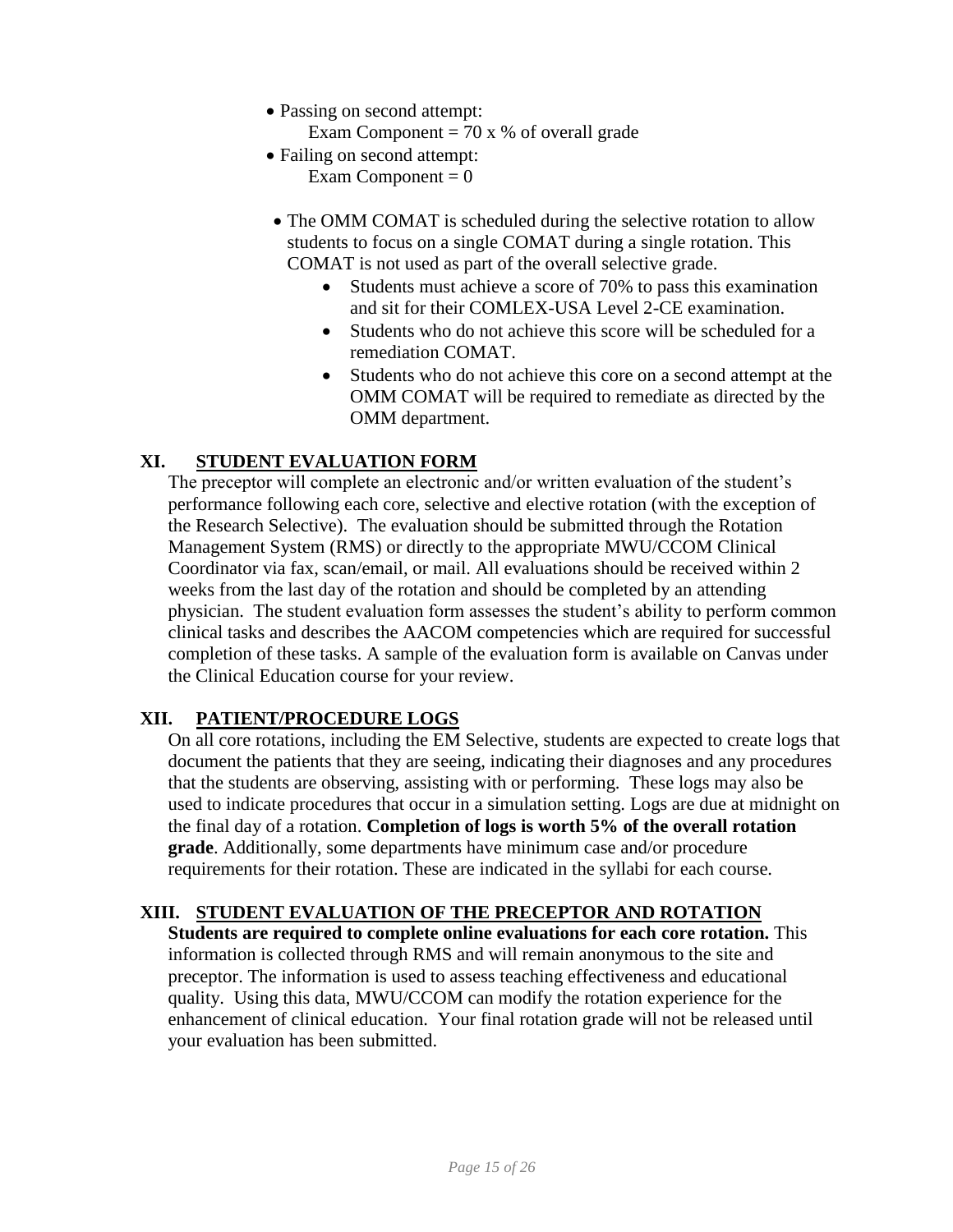## **XIV. REPORTING CLERKSHIP ISSUES**

All questions regarding clinical clerkships are to be directed by email to the appropriate MWU/CCOM Clinical Coordinator. The clinical coordinator will direct each concern to the appropriate pathway for resolution.

#### **XV. CLINICAL EDUCATION CANVAS COURSES**

The Department of Clinical Education maintains a Canvas course for rotation information. In addition, all Clinical Departments maintain individual Canvas courses, which are linked to the department pages/course. Both resources contain specific rotation information. The Canvas courses are useful for current and future rotations. Rotation sites, lecture schedules, contact persons, rotation syllabi, and required forms are posted. Both resources are maintained and updated regularly by the department

#### **XVI. COMMUNICATION**

All MWU/CCOM Clinical Coordinators will use the MWU email system and Canvas to communicate with students regarding clinical rotations. It is required that students check their MWU email, and if applicable, the appropriate clerkship Canvas site regularly. Non MWU e-mail addresses are often discarded by the campus SPAM filter. MWU/CCOM Clinical Coordinators are not responsible for e-mails that are not read or not received because the student has forwarded their MWU email to a secondary address.

### **XVII. HEALTH INSURANCE**

MWU/CCOM requires all students be covered under a health insurance plan. Many institutions require proof of insurance before students are allowed to do clinical rotations. The MWU Centralized Office of Experiential Education monitors student health insurance compliance. Students who elect to drop their health insurance will be suspended from clinical rotations until they provide proof of reinstatement. Such evidence must include a current member enrollment card and written verification from the carrier. Medical insurance is available to students through MWU. For information, contact Student Services at 630-515-7203.

#### **XVIII.IMMUNIZATION COMPLIANCE**

**Students are required to maintain and update proof of current immunizations before beginning and while participating in clinical rotations.** All documentation regarding immunizations must be sent to the MWU Wellness Center in order to be considered compliant. **Students who are not in compliance with MWU/CCOM's immunization policy will not be allowed to start and/or continue clinical rotations.**

- Dates of immunization and proof of immunity via blood titer levels are necessary for varicella, hepatitis, rubella, rubeola and mumps.
- Students must also submit results of a hepatitis B surface antigen test
- Proof of a tetanus vaccination (less than 10 years old)
- Students must provide results of tuberculosis testing annually, either in the form of a 2-step PPD Mantoux test or the QuantiFERON Gold Standard test.
	- A. If a student has had a positive PPD in the past, he/she will be required to provide proof of a negative chest x-ray.
	- B. 2-step PPD's and the QuantiFERON Gold Standard Test are considered current for one year. Chest x-rays are current for two years.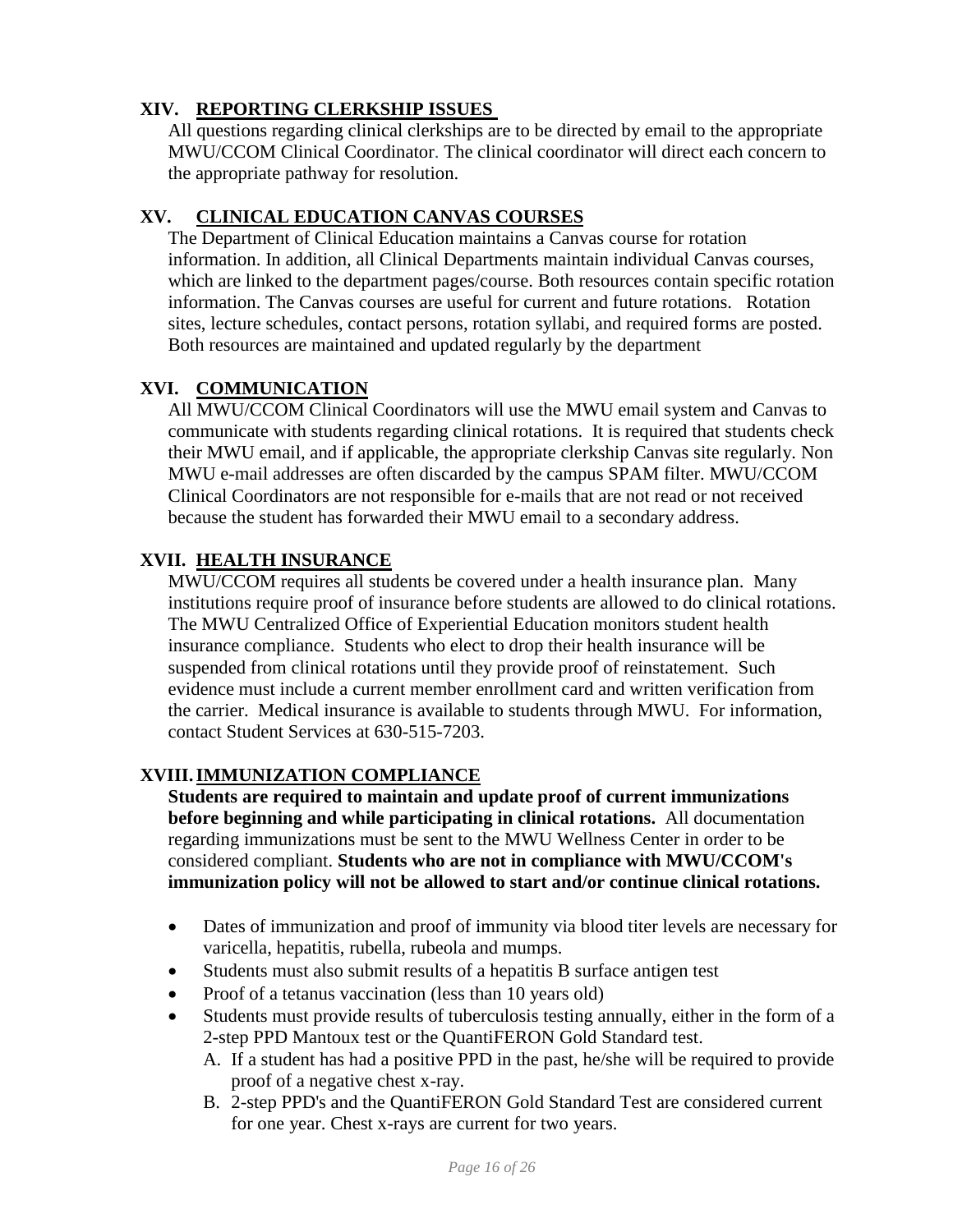- Students should always keep a copy of any documents for their personal file.
- Please be aware that any charge pertaining to immunizations will be the responsibility of the student unless otherwise stated.
- It is the student's responsibility to assure the record on the MWU student portal is current.
- Rotation sites that require additional immunizations beyond MWU/CCOM requirements must be complied with and documented as complete prior to the start of any rotation.
- Immunization expiration dates should never lapse. All students are reminded to have their PPD / QFN / CXR updated a minimum of 4, 6 or 8 weeks prior to the rotation start date in which it expires to avoid rotation cancellation.

All documentation **MUST** now be submitted electronically by uploading your documents as PDF files.

#### **Please upload your immunization documentation to the student portal.**

- 1. Log in to the **Midwestern University Student Portal**
- 2. Click on the heading for **Student Services**
- 3. Under the **General Information** tab select **Forms & Information**
- 4. Select **Documentation Upload**
	- a. This will take you to the place where you upload your documentation.
	- b. The instructions for uploading your documents are located on this page. Information for the category will appear when hovering a cursor over the category.
	- c. Create a separate PDF files for each immunization requirement
		- i. Flu Shot
		- ii. Student Health Status Form
		- iii. TB Testing
		- iv. Tdap/Tetanus
		- v. Titers
		- vi. Vaccines

The Wellness Center will then enter the immunization documentation into the tracking system. Allow at least 1 week from the date of upload before contacting the Wellness Center. If there is an issue with any of the documentation the student will receive an email explanation. Once all requirements are complete, a confirmation email is sent.

Monitor your immunization compliance by doing the following:

- 1. Log in to the Midwestern University Student Portal
- 2. Click on the heading for Student Services
- 3. Under the General Information tab select Immunizations

Review the **Notes** section on the bottom of the page as this will be where the Wellness Center will indicate any outstanding requirements. Due dates for boosters, titers and the expiration date for TB Testing are all listed here. All uploaded immunization documents will be noted as an attachment under the **Document Type** section. The attachments can be opened and printed by the student when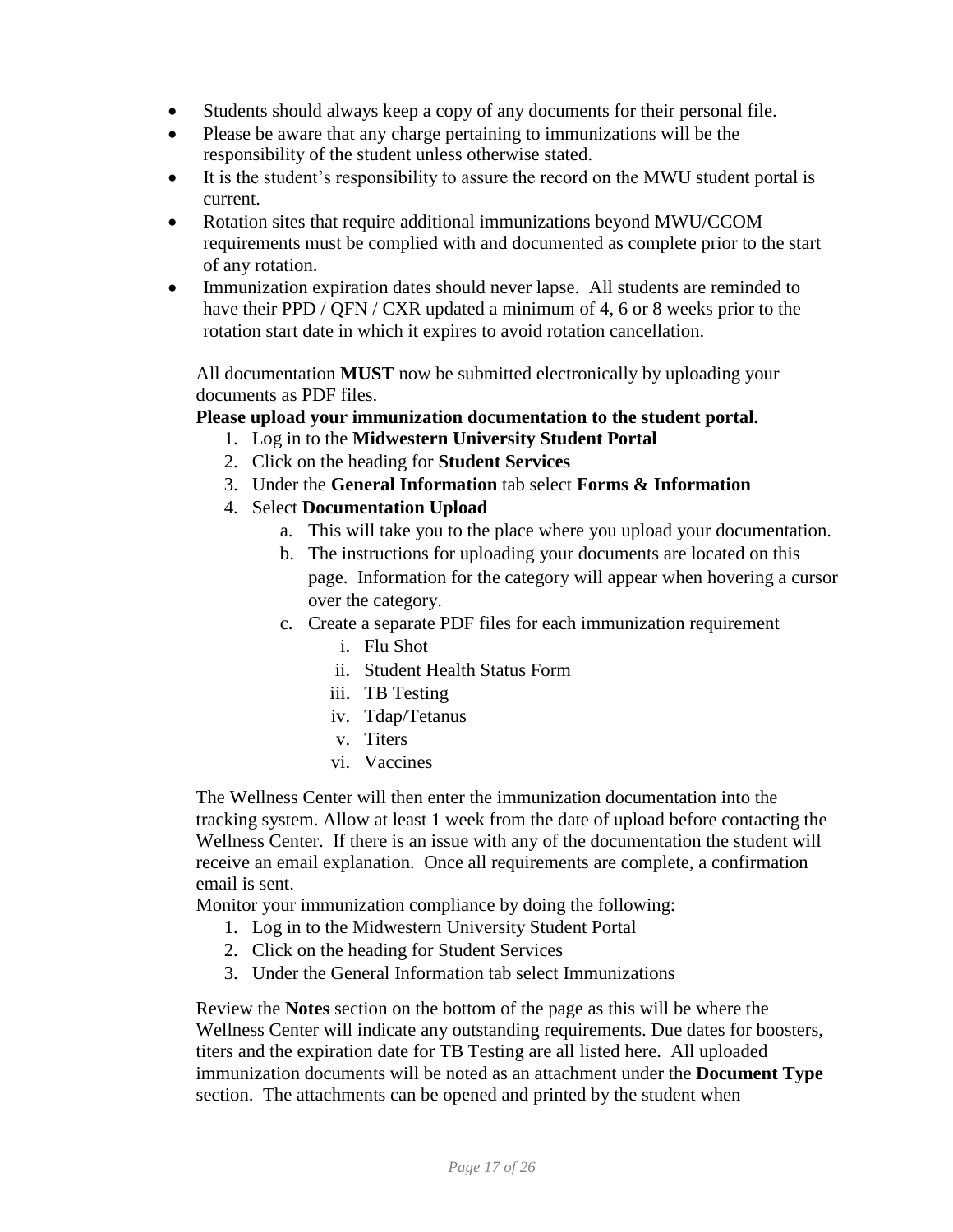documentation is needed. There is no need to contact the Wellness Center to get copies of documentation as it will all be available on the immunization page.

Wellness Center Contact Information: Email: ILWELLNESS@midwestern.edu / Ph: 630-515-7233 / Fax 630-515-7234

## **XIX. OTHER MANDATORY TESTING**

- Many rotations now require drug screening tests; some require criminal background checks and fingerprinting. MWU/CCOM completes fingerprinting and background checks upon matriculation and provides drug screening on an as-needed basis for approved rotations.
- All students will be fitted with an N-95 respirator mask. Students will be instructed on proper usage of the mask at the time of the fit-testing procedure. Students may need to be refitted if they have significant shifts in weight or under circumstance that alter their facial shape after the initial testing has been performed.

## **XX. HOSPITAL RULES AND REGULATIONS**

 Each hospital/health care system has unique rules and regulations. Medical students should familiarize themselves with and adhere to these protocols during clinical rotations. Students must respect and follow all policies regarding the use of hospital facilities, dress codes, housing and any other hospital resources. All hospital equipment including identification badges, pagers, keys and library materials must be returned before leaving a clinical rotation. Students are financially responsible for any damage to or loss of hospital property.

## **XXI. INCIDENT REPORTS FOR EXPOSURE**

## **Procedure for Exposure Incident**

Students exposed to a patient's blood or potentially infectious body fluid should proceed as follows:

- A. Go immediately to the nearest hospital emergency department
- B. Seek treatment and follow-up in accordance with appropriate medical standards.
- C. Notify the preceptor of the occurrence.
- D. Fill out injury and treatment forms following the protocol of the rotational facility or physician's office where they are assigned.
- E. Students who incur expenses related to treatment of an accidental needle stick should seek reimbursement first through their health insurance company. Any unpaid expenses thereafter should be referred to the Director of Risk Management, at (630)515-7232 or Mary Armagast, Assistant Director of Risk Management, at (630)-515-6340

**Within 5 days**, students must forward a copy of the injury and treatment forms to their preceptor and the Midwestern University Risk Management Department. When making an injury report for an exposure incident, the student and/or preceptor must give the name of the source individual and medical record number if known or available. If an exposure occurs, the following information should be recorded in the student's confidential medical record:

- a. Date and time of exposure
- b. Job duty being performed by student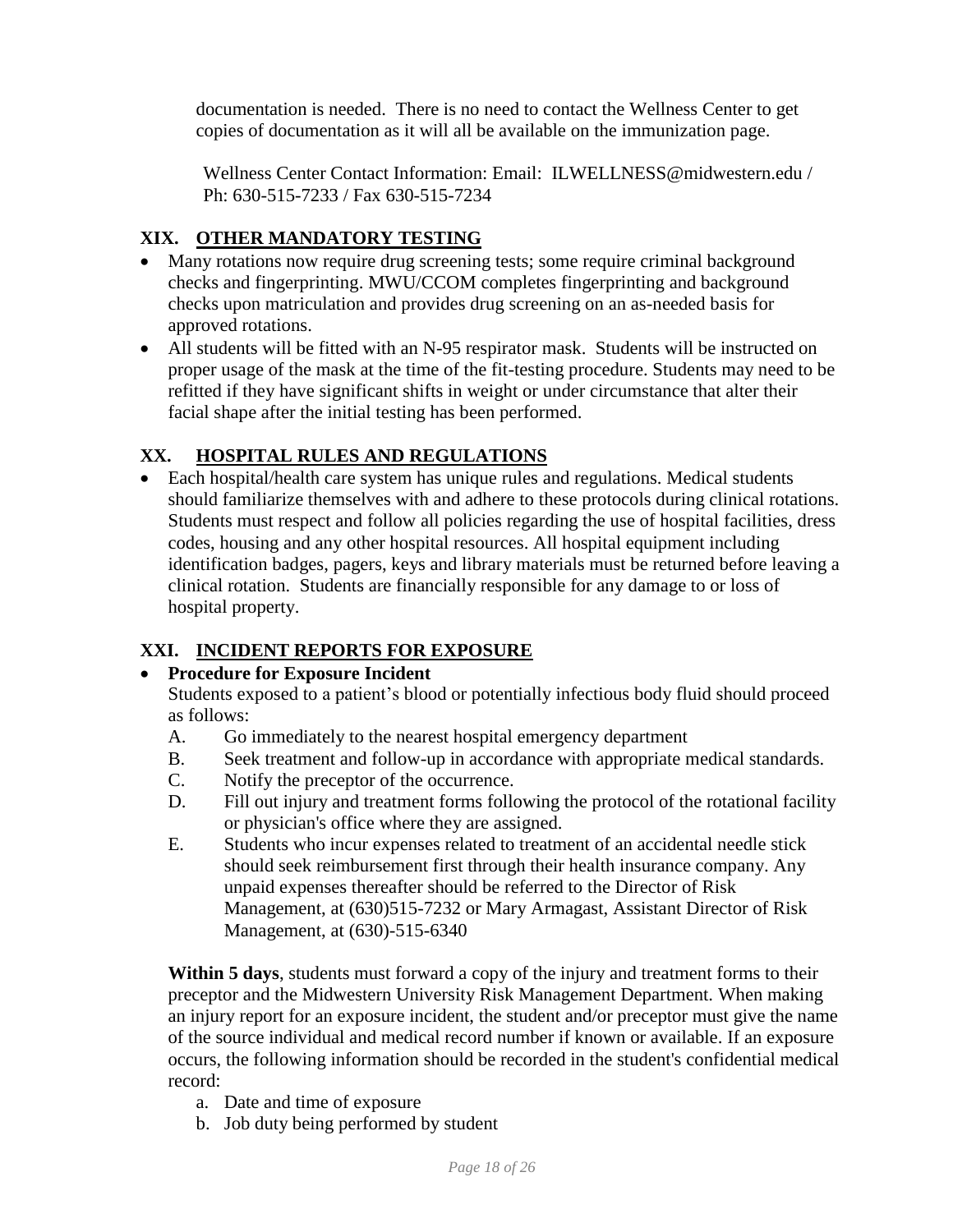- c. Whether protective equipment (gowns, gloves, masks, protective eyewear) or engineering controls were used (i.e., recapping device or a needle disposal device or mechanical pipette)
- d. Details of exposure, including amount and type of fluid or material, and severity (e.g., depth of percutaneous exposure and whether fluid was injected; extent and duration of skin or mucous membrane contract)
- e. Description of source material, including HIV, HBV, HCV status if known. In the event the source individual is a dialysis patient, a current HBsAg report should be provided.

#### **Student Consent**

The consent of the student must be given, according to the directives of the rotation hospital/clinic and/or physician's office, before his/her blood is drawn and before serologic testing can be performed.

#### **Source Individual**

The source individual is defined as any individual whose blood or other potentially infectious materials may be a source of exposure to the health care worker. Illinois and Arizona state statutes indicate "when a health care provider or employee of a health care facility is involved in an accidental direct skin or mucous membrane contact with the blood or bodily fluids of an individual which is of a nature that may transmit HIV, written informed consent of the source individual (patient) to perform an HIV test is not required." The source individual should be identified by the student. Situations when it is not feasible to identify the source individual include incidents of needle sticks or cuts from sharp or unknown sources, e.g., unmarked needle or blood sample. The source individual should be tested for hepatitis B, hepatitis C, and HIV in accordance with the directives of the rotation hospital/clinic or physician's office where exposure occurred.

#### **XXII. STUDENT SERVICES**

All services available to students in the first and second years are also made available in the third and fourth years. Please refer to the Student Handbook for detailed information on the services provided. Student Services can be reached at (630) 515-6470.

#### **XXIII.CAREER RESOURCES**

The Dean's Office, MWU/CCOM faculty members and the Division of Postdoctoral Education are the most valuable resources for information on career direction and knowledge of postdoctoral programs. To receive additional career counseling, please contact a MWU/CCOM Clinical Coordinator for further assistance.

#### **XXIV. MEDICAL STUDENT PERFORMANCE EVALUATIONS (MSPE)**

Medical Student Performance Evaluations (MSPE) is a letter from the Dean's office that will include a summary of both academic performance and professional attributes. These are derived from student evaluations during medical school, including classroom, clinical and other relevant settings. The MSPE is not a letter of recommendation, but a letter of evaluation and is prepared early in the student's 4th year. This letter of evaluation becomes part of the ERAS application and is not available for review by the student.

#### **XXV. RESIDENCY APPLICATIONS**

Students interested in learning more about postdoctoral opportunities should go to the Opportunities Web Site of the AOA [\(http://opportunities.osteopathic.org/\)](http://opportunities.osteopathic.org/) and/or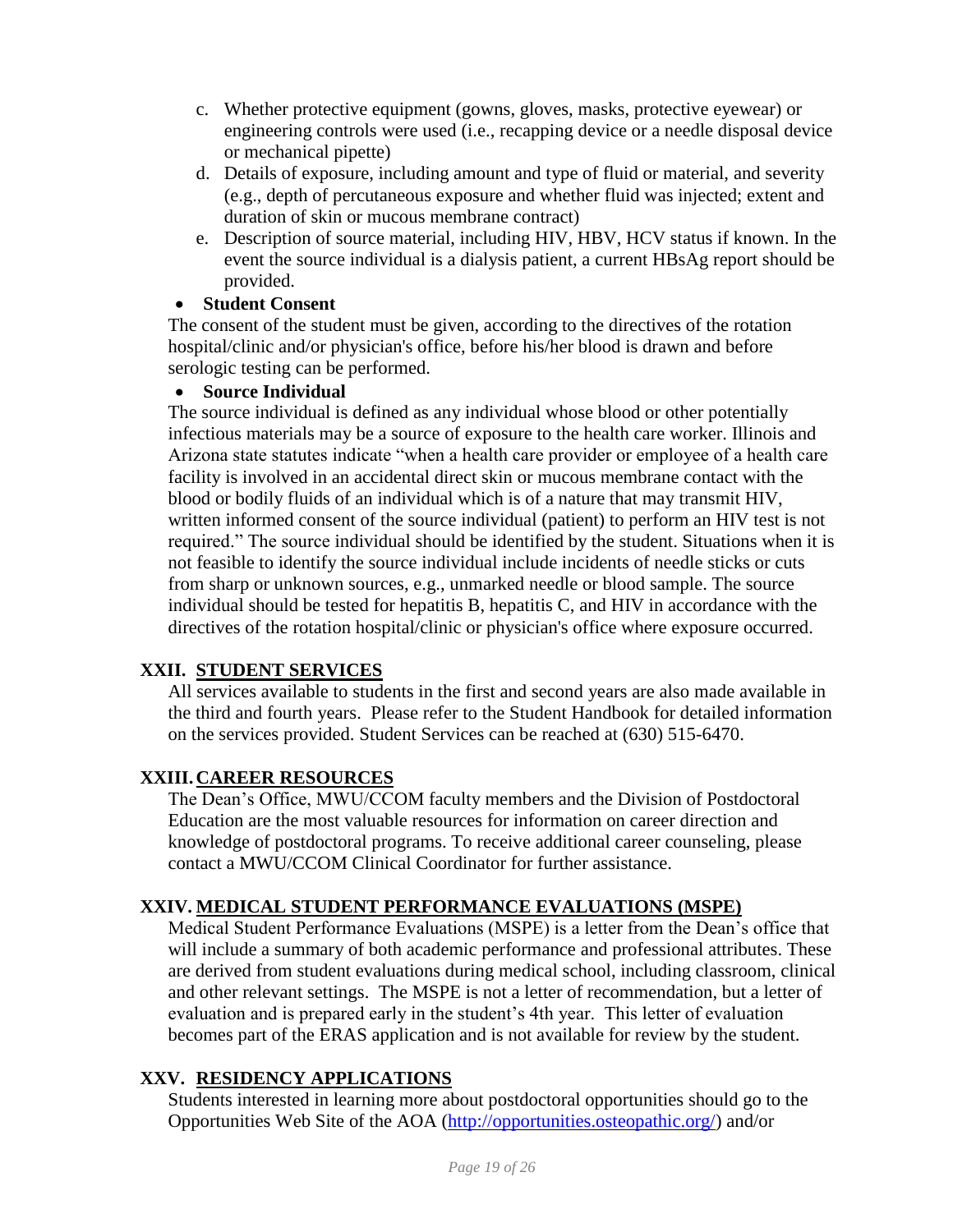FREIDA: the Online Fellowship and Residency Database [\(https://www.ama](https://www.ama-assn.org/life-career/search-ama-residency-fellowship-database)[assn.org/life-career/search-ama-residency-fellowship-database\)](https://www.ama-assn.org/life-career/search-ama-residency-fellowship-database). Students are strongly encouraged to become proactive in their career planning activities.

### **XXVI. MATCH INFORMATION**

Match information can be found online [\(http://www.nrmp.org/\)](http://www.nrmp.org/). For further assistance, please contact the Dean's Office.

#### **XXVII. LETTERS OF RECOMMENDATION (LoR)**

The Dean's Office cannot upload LoRs for students on behalf of letter writers. **Therefore, all letter writers must upload their LoRs to ERAS.** If your preceptor has any questions or needs assistance while uploading the letter, please contact Ms. Helen Chong at 630-515-7122.

#### **XXVIII. REGISTRAR'S OFFICE**

- The Registrar's office must be notified of all address and phone number changes as soon as they occur. All name changes should be submitted through the MWU intranet.
- All transcript release requests should also be submitted through the MWU intranet. Telephone requests cannot be honored. Please allow at least one week for processing each request.

### **XXIX. PROMOTIONS COMMITTEE**

- A. The committee meets monthly to review the academic and professional progress of CCOM students. Students with COMLEX failures, rotation failures, and/or academic deficiencies may be required to meet with the committee. Students who have not met the professional standards set forth in the Osteopathic Oath may also be required to meet with the committee. Details regarding Promotions Committee procedures, decisions, and appeals can be found in the MWU/CCOM student catalog.
- B. The Promotions Committee also recommends students who have successfully completed all graduation requirements to the Faculty Senate to be approved for graduation.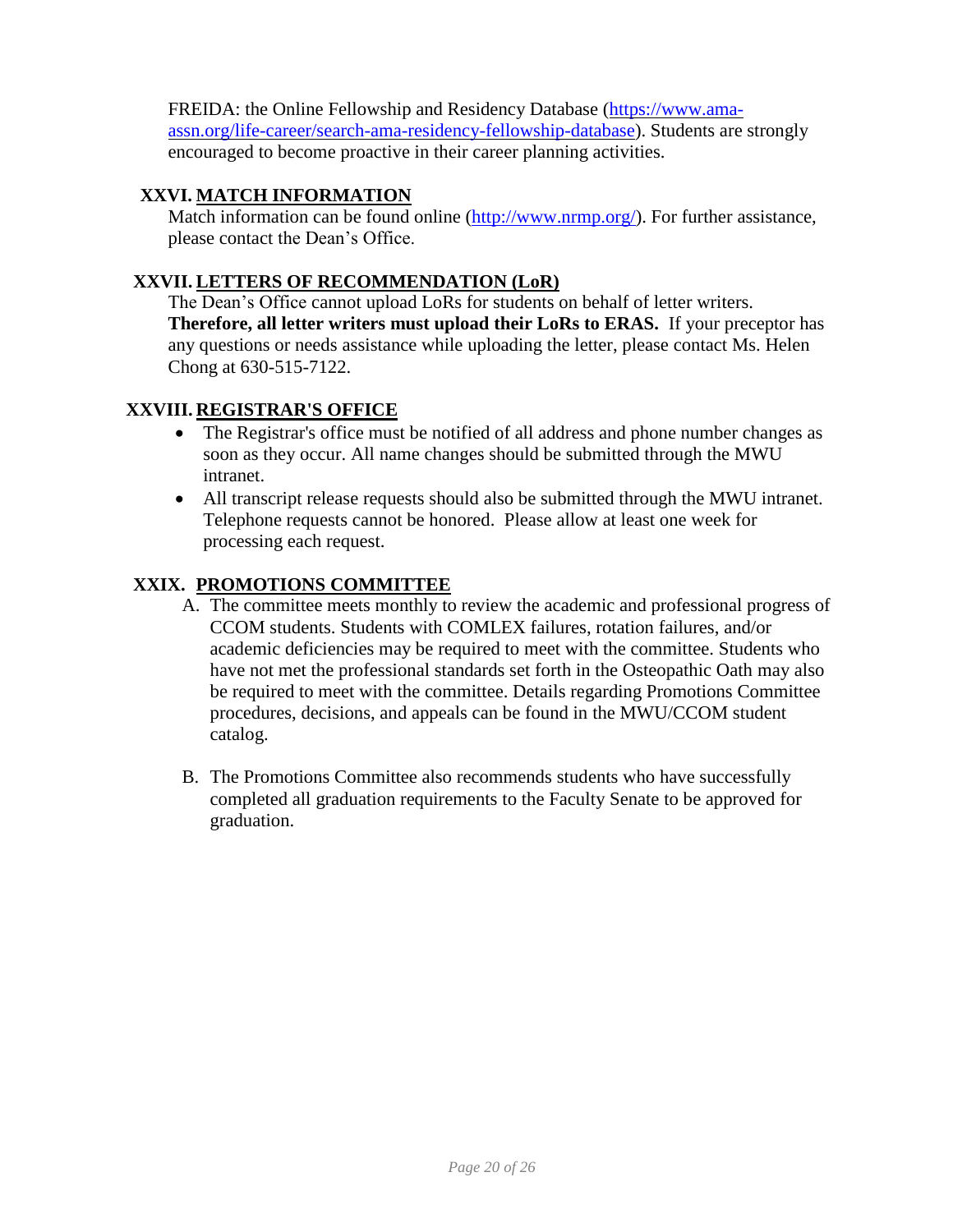## **XXX. CODE OF ETHICS** *MWU/CCOM has adopted the AOA Code of Ethics*.



The American Osteopathic Association has formulated this Code to guide its member physicians in their professional lives. The standards presented are designed to address the osteopathic physician's ethical and professional responsibilities to patients, to society, to the AOA, to others involved in healthcare and to self.

Further, the American Osteopathic Association has adopted the position that physicians should play a major role in the development and instruction of medical ethics.

**Section 1.** The physician shall keep in confidence whatever she/he may learn about a patient in the discharge of professional duties. The physician shall divulge information only when required by law or when authorized by the patient.

**Section 2.** The physician shall give a candid account of the patient's condition to the patient or to those responsible for the patient's care.

**Section 3.** A physician-patient relationship must be founded on mutual trust, cooperation, and respect. The patient, therefore, must have complete freedom to choose her/his physician. The physician must have complete freedom to choose patients whom she/he will serve. However, the physician should not refuse to accept patients because of the patient's race, creed, color, sex, national origin or handicap. In emergencies, a physician should make her/his services available.

**Section 4.** A physician is never justified in abandoning a patient. The physician shall give due notice to a patient or to those responsible for the patient's care when she/he withdraws from the case so that another physician may be engaged.

**Section 5.** A physician shall practice in accordance with the body of systematized and scientific knowledge related to the healing arts. A physician shall maintain competence in such systematized and scientific knowledge through study and clinical applications.

**Section 6.** The osteopathic medical profession has an obligation to society to maintain its high standards and, therefore, to continuously regulate itself. A substantial part of such regulation is due to the efforts and influence of the recognized local, state and national associations representing the osteopathic medical profession. A physician should maintain membership in and actively support such associations and abide by their rules and regulations.

**Section 7.** Under the law a physician may advertise, but no physician shall advertise or solicit patients directly or indirectly through the use of matters or activities, which are false or misleading.

**Section 8.** A physician shall not hold forth or indicate possession of any degree recognized as the basis for licensure to practice the healing arts unless he is actually licensed on the basis of that degree in the state in which she/he practices. A physician shall designate her/his osteopathic school of practice in all professional uses of her/his name. Indications of specialty practice, membership in professional societies, and related matters shall be governed by rules promulgated by the American Osteopathic Association.

**Section 9.** A physician should not hesitate to seek consultation whenever she/he believes it advisable for the care of the patient.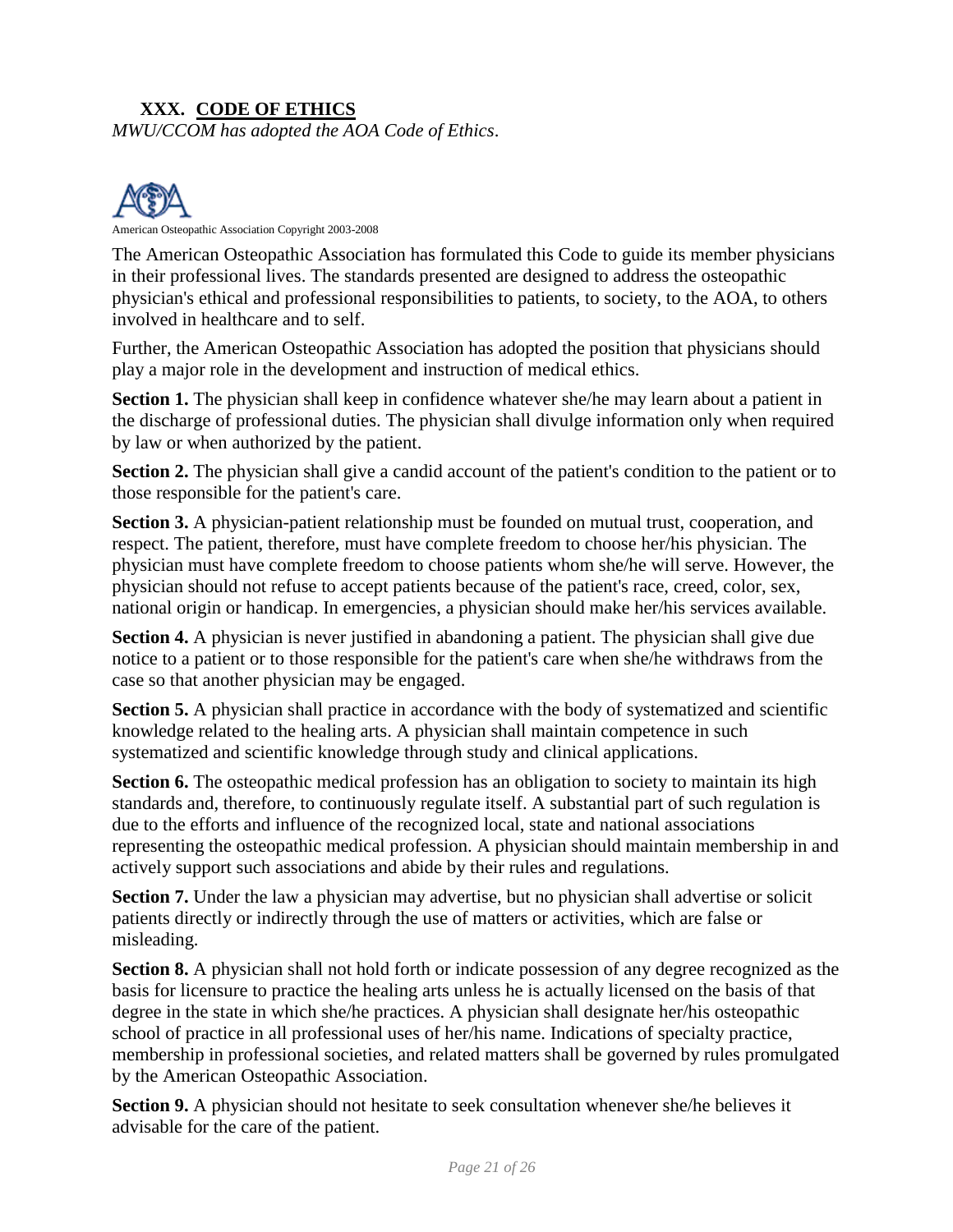**Section 10.** In any dispute between or among physicians involving ethical or organizational matters, the matter in controversy should first be referred to the appropriate arbitrating bodies of the profession.

**Section 11.** In any dispute between or among physicians regarding the diagnosis and treatment of a patient, the attending physician has the responsibility for final decisions, consistent with any applicable osteopathic hospital rules or regulations.

**Section 12.** Any fee charged by a physician shall compensate the physician for services actually rendered. There shall be no division of professional fees for referrals of patients.

**Section 13.** A physician shall respect the law. When necessary a physician shall attempt to help to formulate the law by all proper means in order to improve patient care and public health.

**Section 14.** In addition to adhering to the foregoing ethical standards, a physician shall recognize a responsibility to participate in community activities and services.

**Section 15.** It is considered sexual misconduct for a physician to have sexual contact with any current patient whom the physician has interviewed and/or upon whom a medical or surgical procedure has been performed.

**Section 16.** Sexual harassment by a physician is considered unethical. Sexual harassment is defined as physical or verbal intimation of a sexual nature involving a colleague or subordinate in the workplace or academic setting, when such conduct creates an unreasonable, intimidating, hostile or offensive workplace or academic setting.

**Section 17.** From time to time, industry may provide some AOA members with gifts as an inducement to use their products or services. Members, who use these products and services as a result of these gifts, rather than simply for the betterment of their patients and the improvement of the care rendered in their practices, shall be considered to have acted in an unethical manner. (Approved July 2003)

**Section 18.** A physician shall not intentionally misrepresent himself/herself or his/her research work in any way.

**Section 19.** When participating in research, a physician shall follow the current laws, regulations and standards of the United States or, if the research is conducted outside the United States, the laws, regulations and standards applicable to research in the nation where the research is conducted. This standard shall apply for physician involvement in research at any level and degree of responsibility, including, but not limited to, research, design, funding, and participation either as examining and/or treating provider, supervision of other staff in their research, analysis of data and publication of results in any form for any purpose.

## *AOA Interprets Sections of the Code of Ethics*

#### **Interpretation of Section 7**

This section is designed to discourage practices, which would lead to false, misleading or deceptive information being promulgated.

Section 7 does not prohibit advertising, so long as advertising is designed as making proper factual information available to the public. People seeking healthcare are entitled to know the names of osteopathic physicians, the types of practices in which they engage, their office hours, place of their offices, and other pertinent factual information. On the other hand, the public should be protected from subjective advertising material designed to solicit patients, which is essentially misleading. Such material would include attempts to obtain patients by influence or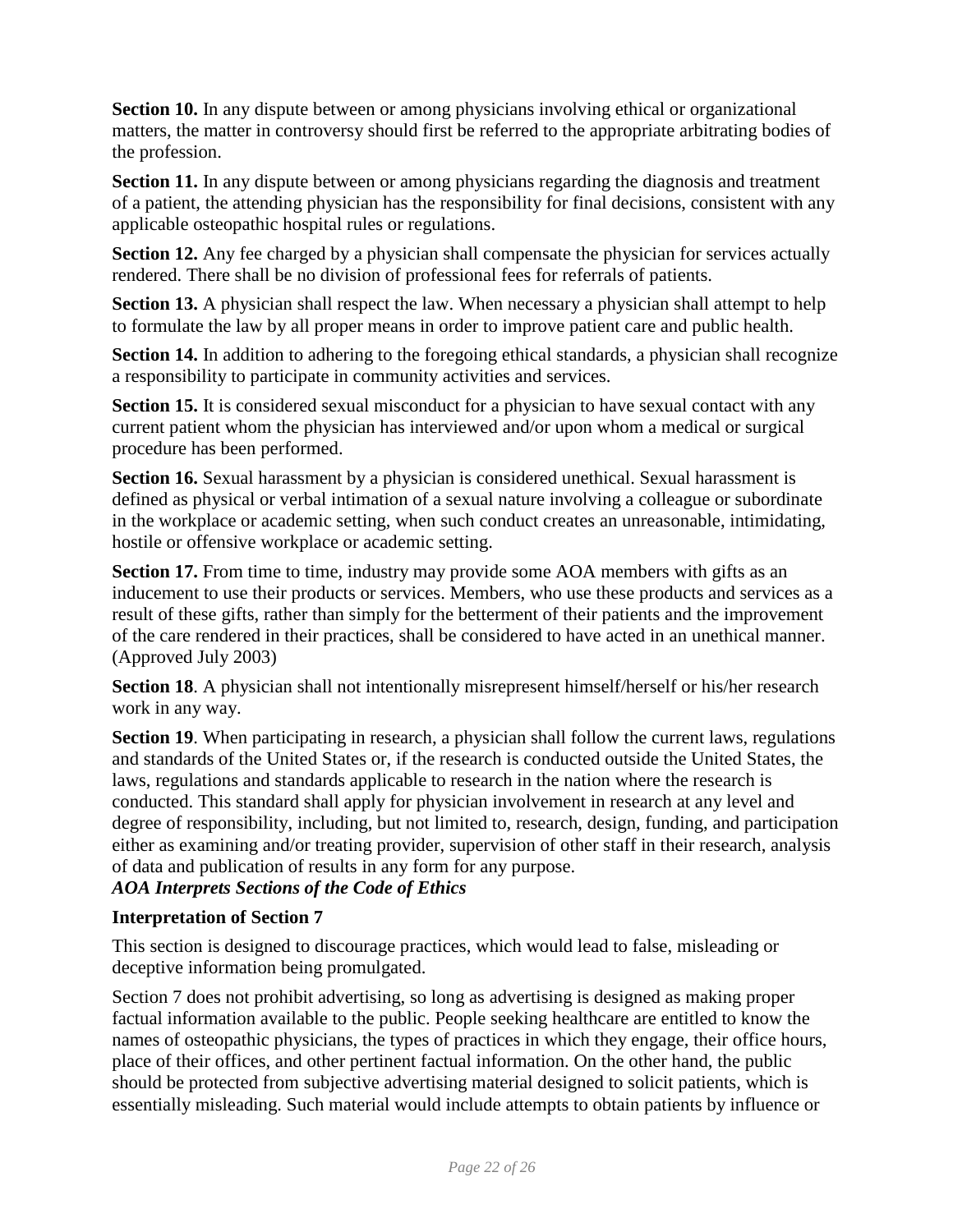persuasion, employing statements that are self-laudatory and deceptive; the result of which is likely to lead a patient to a misinformed choice and unjustified expectations. (July 1985) **Guide to Section 8**

This guide applies to AOA members' professional (as opposed to organizational) stationery, office signs, telephone directories, and to other listings referred to by the general public. (July 1985)

### **Part I - Indications of Specialty Practice**

1. Osteopathic physicians who are not certified by the AOA or a member board of the ABMS or who do not devote their time exclusively to a specialty should not indicate any area of practice specialization. They may designate the nature of their practice in one of the following ways:

General Practice General Practice of Osteopathic Medicine Surgery

2. Osteopathic physicians who devote themselves exclusively to a specialty may designate such specialty in one of the following ways:

Practice Limited to Internal Medicine (or other practice area)

Internal Medicine

3. Osteopathic physicians who are certified by the AOA or a member Board of the American Board of Medical Specialties may designate themselves as "board certified."

The listing of terms in each of the two categories is illustrative and should act as a guideline.

## **Part II - Membership in Professional Organizations**

Professional stationery may contain indication of membership or fellowship status in professional organizations or of any present or past office held in any professional organization, if such use is deemed appropriate by the AOA or AMA-recognized specialty college or specialty society.

The above guidelines apply with respect to written signatures of physicians. For example, a physician should not use FACOI or other appropriate fellowship designation in signing a letter or other communications that will go to a patient unless such use is deemed appropriate by the AOA or AMA-recognized specialty college or specialty society conferring the status of "fellow."

#### **Part III - Osteopathic Identification**

The following, in order of preference, are considered proper on practice stationery and office signs:

John Doe, DO

John Doe, Osteopathic Physician & Surgeon

John Doe, Doctor of Osteopathy

The following are not considered proper on practice stationery or office signs:

Dr. John Doe (this is considered improper even if the doctor signs his name "John Doe, DO"). The osteopathic identification should be printed.

Dr. John Doe, Specialist in Osteopathic Medicine. The term specialist should be avoided in this circumstance.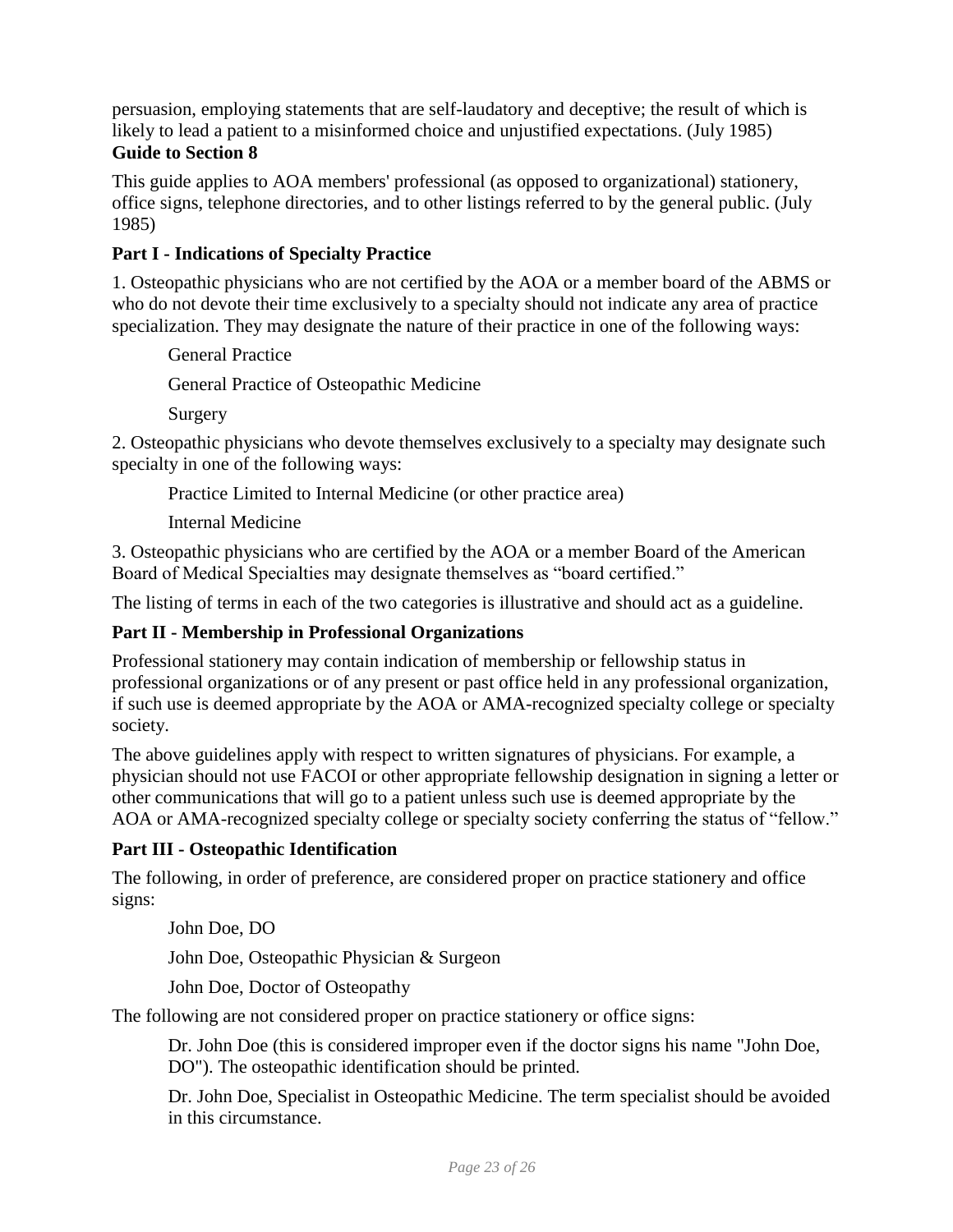### **Part IV - Degrees (other than D.O.)**

It is strongly recommended that only the degree D.O. appear on professional stationery. However, the following additional guides are offered: No undergraduate degree (B.A., B.S., etc.) should be used.

Graduate degrees (M.A., M.S., Ph.D., etc.) should not be used unless the degree recognizes work in a scientific field directly related to the healing arts. Therefore, advanced degrees in scientific fields such as public health, physiology, anatomy, pharmacy and chemistry may be used but their use is not recommended. Law degrees may be used if the physician carries on medical-legal activities.

Honorary degrees relating to scientific achievement in the healing arts or other achievements within the osteopathic profession (such as administrative excellence or educational achievement) may be used if the honorary nature of the degree is indicated by use after the degree of the abbreviation "Hon."

### **Part V - Telephone Directory Listings**

1. It is desirable for divisional societies to have an established program to implement these guidelines and, where necessary, to meet with representatives of the telephone companies in furtherance of that objective.

2. In classified directories, it is recommended that D.O.s be listed under the heading "Physicians and Surgeons- (DO)" and that there be a cross-reference to that heading from the heading "Physicians and Surgeons-Osteopathic." This letter heading is also acceptable as the main listing if it has long been the heading customarily used in the community.

3. In telephone directory listings of doctors, it is recommended that the doctor's name be followed by the abbreviation DO. The abbreviation "Dr" is not recommended because it is misleading. "Dr" can refer to dentists, doctors of medicine, etc. "Phys" is also misleading because it can refer to MDs.

4. In telephone directories, no indication of certification or membership in any osteopathic professional organization should appear by initials or abbreviations, because such would generally be confusing.

5. In classified telephone directories it is not improper to indicate "Practice limited to" or simply to name the field of specialty. Only specialties or practice interests recognized as such by the American Osteopathic Association should be indicated. Only physicians who are certified in or who limit their practice exclusively to a specialty should list themselves in a particular field.

#### **Interpretation of Section 17**

Section 17 relates to the interaction of physicians with pharmaceutical companies.

1. Physicians' responsibility is to provide appropriate care to patients. This includes determining the best pharmaceuticals to treat their condition. This requires that physicians educate themselves as to the available alternatives and their appropriateness so they can determine the most appropriate treatment for an individual patient. Appropriate sources of information may include journal articles, continuing medical education programs, and interactions with pharmaceutical representatives.

2. It is ethical and in the best interest of their patients for osteopathic physicians to meet with pharmaceutical companies and their representatives for the purpose of product education, such as, side effects, clinical effectiveness and ongoing pharmaceutical research.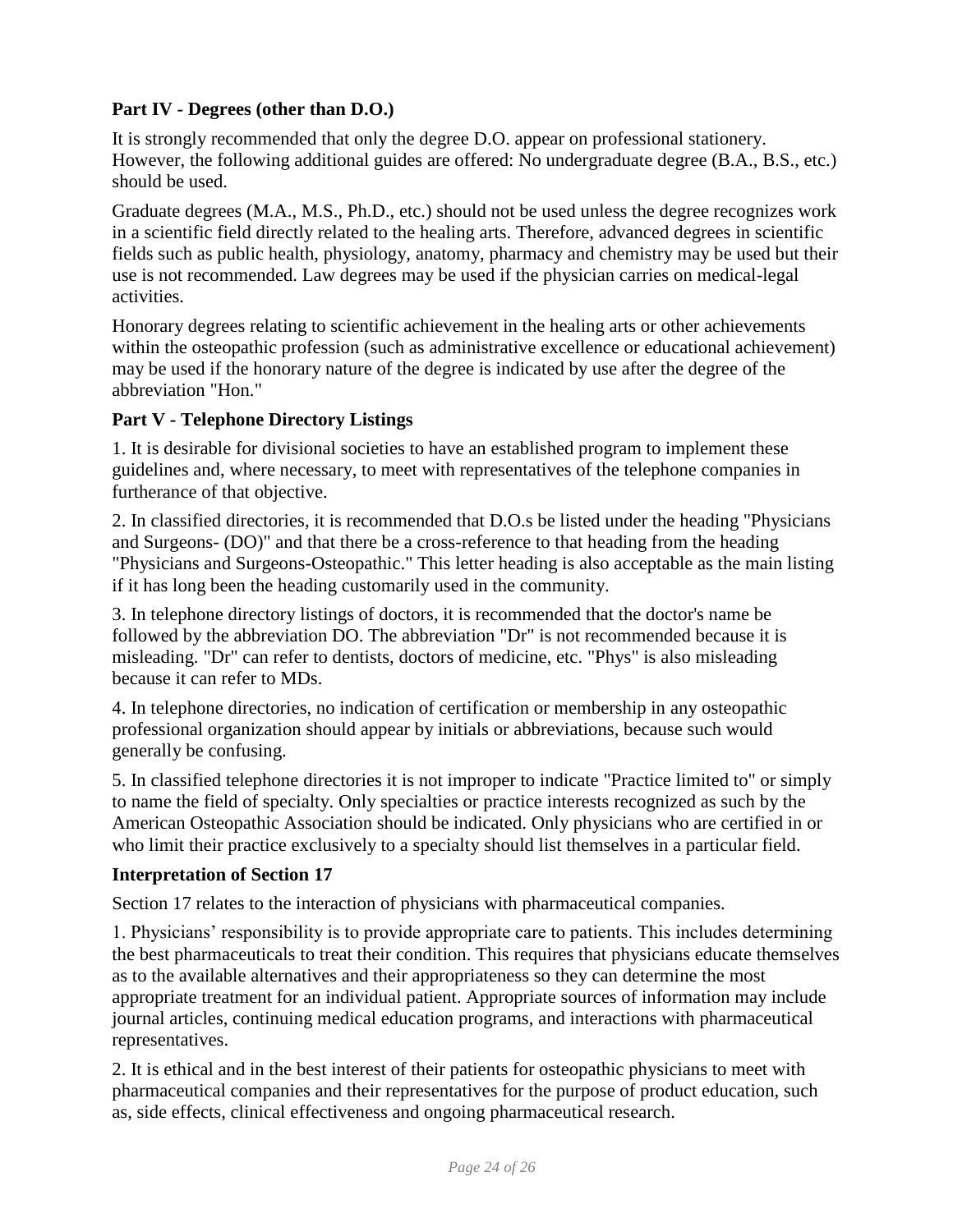3. Pharmaceutical companies may offer gifts to Physicians from time to time. These gifts should be of limited value and be appropriate to patient care or the practice of medicine. Gifts unrelated to patient care are generally inappropriate. The use of a product or service based solely on the receipt of a gift shall be deemed unethical.

4. When a physician provides services to a pharmaceutical company, it is appropriate to receive compensation. However, it is important that compensation be in proportion to the services rendered. Compensation should not have the substance or appearance of a relationship to the physician's use of the employer's products in patient care.

*Position Papers/Ethical Content*

Position papers adopted by the AOA House of Delegates define official AOA policy. Many of the position papers further clarify issues with ethical content. Specific areas and papers related to them are:

### **A. Responsibilities to the patient:**

Confidentiality of patient records Counseling female patients on reproductive issues Death: Right to die Physician treating minors without parental consent Patient confidentiality Patient's bill of rights Patient-physician relations

#### **B. Responsibilities to society:**

Abused persons Ethical and sociological consideration for medical care Health care institutional responsibilities Impaired physician, assistance Medicare and Medicaid Abuse Medicare and Medicaid - ethical physician arrangements Substance abuse

#### **C. Responsibilities to the AOA:**

Active institutional membership - AOHA Dual degrees Industry gifts to physicians Professional association by D.O.s

#### **D. Responsibilities to others involved in health care:**

Acupuncture

Osteopathic medicine in foreign countries

#### **E. Responsibilities to self:**

Medicare - physician coverage Osteopathic Manipulative Treatment (OMT) programs Physician administered OMT